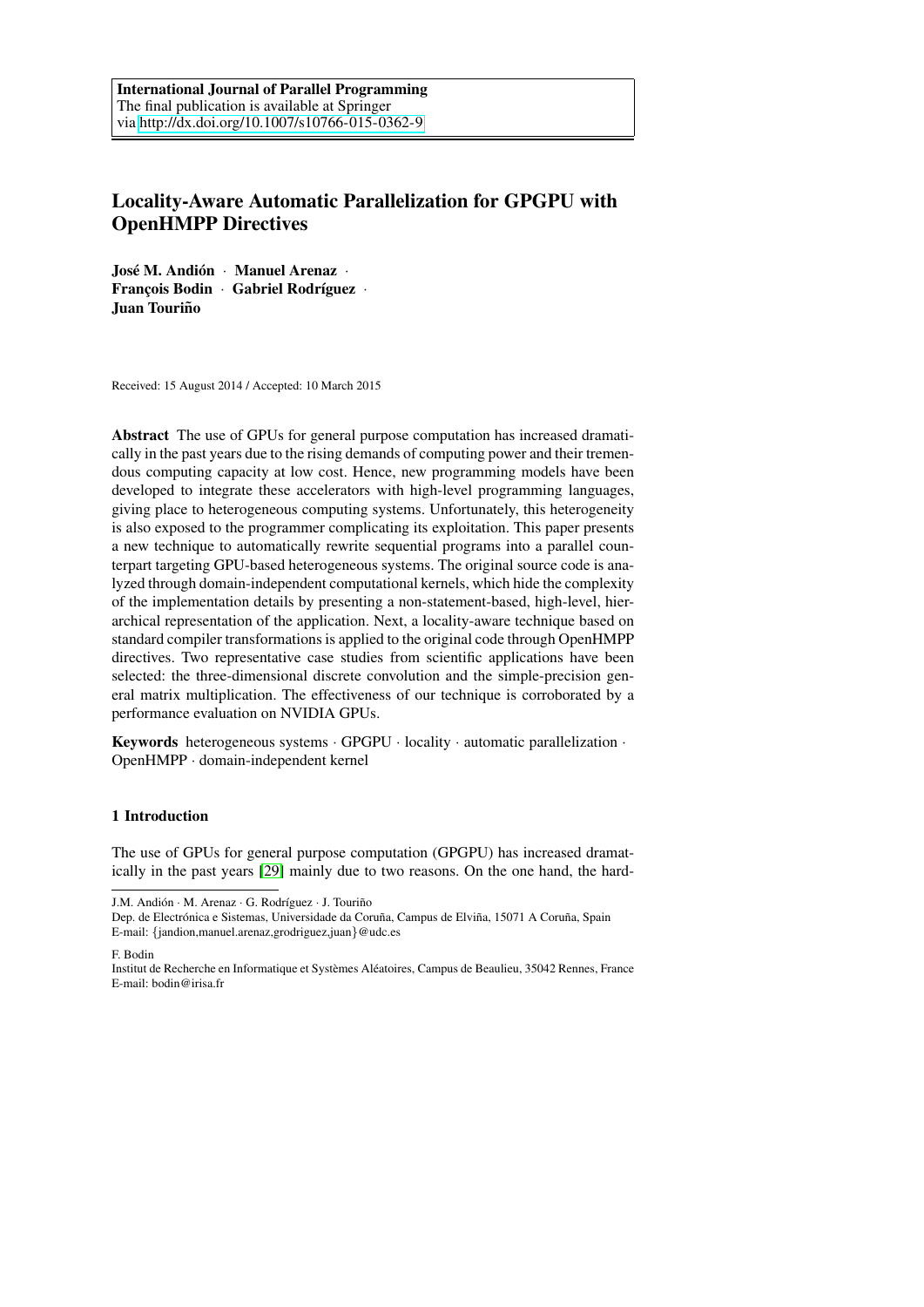ware industry has not been able to satisfy the rising demands of computing power while preserving the sequential programming model. Computer users expect their applications to run faster with each new generation of microprocessors, but this is not the case in the multicore era. A sequential program will only run on one of the cores, which will not become faster. Thus, the software community has been forced to develop and use parallel programming tools. On the other hand, GPUs offer a tremendous computing capacity at low cost due to the economic pressure of the video game industry. The transition from fixed-function to programmable shaders has made these computational resources useful for general purpose programming [\[19\]](#page-21-1). First approaches (OpenGL [\[31\]](#page-21-2), Cg [\[23\]](#page-21-3)) forced programs to look like graphics applications that drew triangles and polygons, limiting the accessibility of GPUs. Therefore, new programming models have been developed to integrate GPUs with high-level programming languages, giving place to heterogeneous computing systems.

The main drawback of these systems is that heterogeneity is exposed to the developer. Programming is hard, and parallel architectures make it harder because they require additional tasks to parallelize and tune for optimum performance. With most tools for GPU programming, developers have to deal with many low-level characteristics and limitations. Writing a GPU application by hand consumes a huge quantity of time, even to experienced programmers, and it is an error-prone activity. Exploiting locality in GPUs is key to achieving good performance, and it is more challenging than in CPUs. Moreover, the effect of a code transformation on the execution time is often unpredictable even for GPU experts. Nowadays, several directive-based approaches have appeared to program GPU-based heterogeneous systems (OpenMP 4.0 [\[28\]](#page-21-4), OpenACC [\[32\]](#page-21-5), OpenHMPP [\[27\]](#page-21-6), PGI Accelerator [\[36\]](#page-21-7), OpenMPC [\[20\]](#page-21-8), hiCUDA [\[13\]](#page-20-0)). Directives combine portability and good performance at the same time [\[21\]](#page-21-9). Thus, we believe that a directive-based approach is a suitable choice for the automatic parallelization of sequential applications on GPUs. The main contribution of this paper is three-fold:

- 1. A new technique to automatically rewrite sequential programs into a parallel counterpart targeting GPU-based heterogeneous systems. This locality-aware technique exploits the GPU hardware architecture through OpenHMPP directives.
- 2. The successful application of this technique to two representative case studies extracted from compute-intensive scientific applications: the three-dimensional discrete convolution (CONV3D), and the simple-precision general matrix multiplication (SGEMM).
- 3. The performance evaluation of our technique corroborating its effectiveness.

The remainder of the paper is organized as follows. Section [2](#page-2-0) briefly introduces GPGPU, describes the CUDA programming model [\[26\]](#page-21-10) and highlights the GPU hardware features that impact on performance. Section [3](#page-3-0) reviews the OpenHMPP standard and the additional functionality supported by CAPS Compilers [\[22\]](#page-21-11) that is relevant for this work. Section [4](#page-4-0) gives a summary on the background of compilation techniques used in this paper, namely the KIR [\[1\]](#page-20-1) and the chains of recurrences [\[37\]](#page-21-12). Section [5](#page-7-0) introduces the new locality-aware optimization technique for GPUs. Section [6](#page-10-0) details the operation of our approach with the CONV3D and SGEMM case studies. Section [7](#page-16-0) presents the performance evaluation. Section [8](#page-17-0) discusses related work and, finally, Sect. [9](#page-19-0) concludes the paper and presents future work.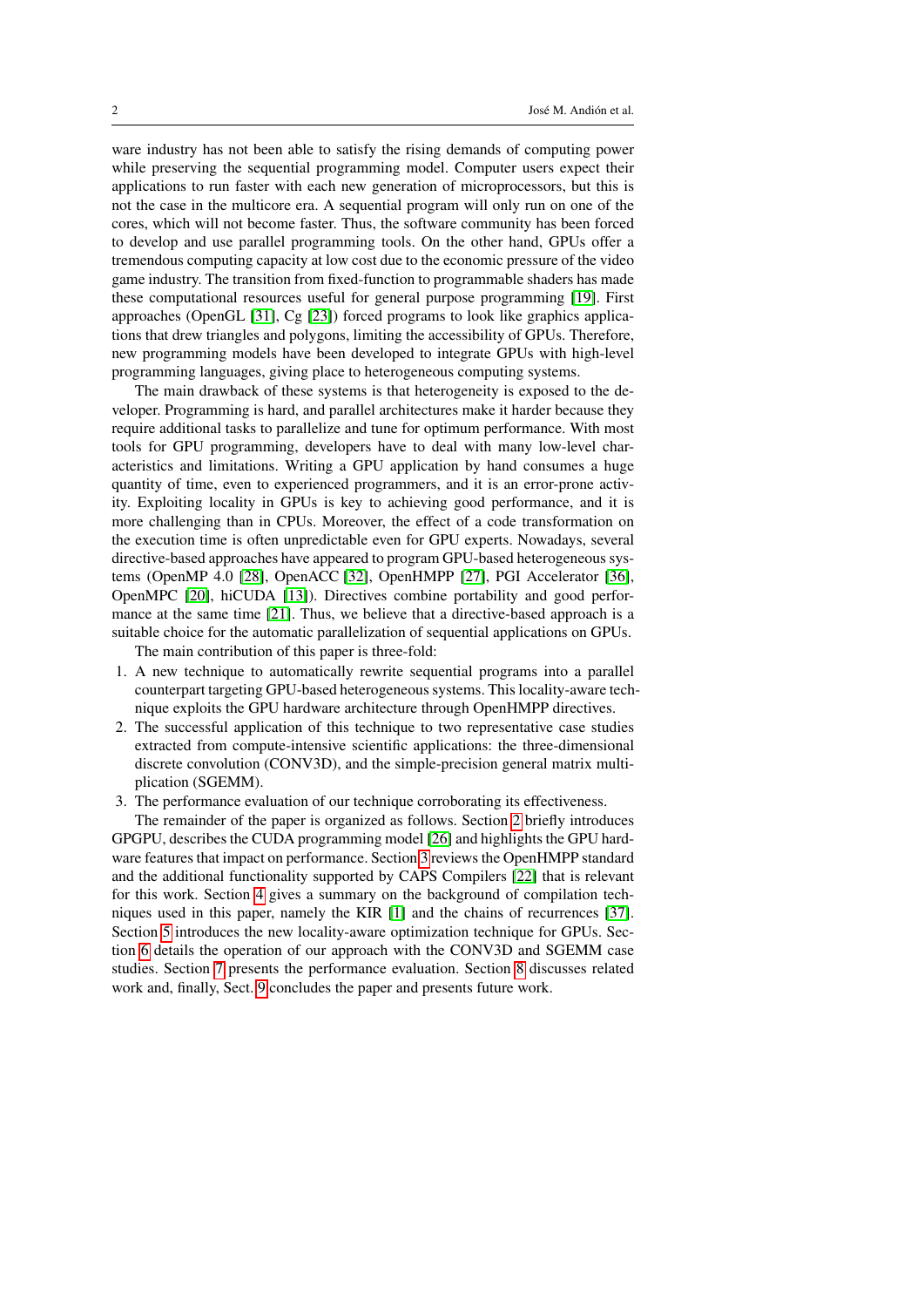### <span id="page-2-0"></span>2 GPGPU with the CUDA Programming Model

GPUs were designed to show images on displays. Certain stages of the graphics pipeline perform floating-point operations on independent data, such as transforming the positions of triangle vertices or generating pixel colors. Therefore, GPUs execute thousands of concurrent threads in an SIMD fashion requiring high-bandwidth memory access. This design goal is achieved because GPUs devote more transistors than CPUs to data processing instead of data caching and control flow.

In this paper we have used NVIDIA GPUs. This company developed CUDA [\[26\]](#page-21-10), which enables the use of C as GPU programming language. The programmer defines C functions, called *CUDA kernels*, that specify the operation of a single GPU thread. Three ideas are behind CUDA. First, lightweight parallel threads are organized into a hierarchy: a *grid* of blocks, a *block* of threads. Blocks may execute in parallel allowing easy scalability. Second, CUDA defines a *shared memory* between the threads of a block to enable fast data interchange. And third, the execution of the threads of a block can be synchronized with a barrier. In addition, CUDA exposes a complex memory hierarchy that has to be explicitly managed by the programmer.

The hardware implementation of CUDA consists of an array of *Streaming Multiprocessors (SMs)*, where each SM executes the threads of a block in groups of 32 called *warps*. The threads of a warp execute one common instruction at a time. The *compute capability* of an NVIDIA GPU defines its core architecture (Tesla, Fermi, Kepler), supported features (e.g., double-precision floating-point operations), technical specifications (e.g., the maximum dimensions of the hierarchy of threads) and architectural specifications (e.g., the number of warp schedulers).

In summary, CUDA exposes the GPU hardware architecture through programming features that the GPGPU developer must handle to generate efficient code:

- <span id="page-2-1"></span>1. Threadification, i.e., the policy that guides the creation of GPU threads and what code they will execute. Each thread has a unique identifier that is commonly used to access data stored in the GPU memories, in a similar way to loop indices.
- <span id="page-2-3"></span>2. Thread grouping, so that threads are dispatched in warps to SMs.

The CUDA C Best Practices Guide [\[25\]](#page-21-13) also prioritizes some strategies to improve the performance of the GPU code:

- <span id="page-2-6"></span>3. Minimization of CPU-GPU data transfers.
- <span id="page-2-4"></span>4. Coalesced accesses to global memory, i.e., several memory accesses from different threads are handled by a unique transaction to the global memory.
- <span id="page-2-5"></span>5. Maximum usage of registers and shared memory to avoid redundant accesses to global memory (the biggest but slowest one).
- <span id="page-2-7"></span>6. Avoidance of thread divergence, i.e., threads within the same warp following different execution paths.
- <span id="page-2-8"></span>7. Sufficient occupancy, i.e., sufficient number of active threads per SM.
- <span id="page-2-2"></span>8. The number of threads per block must be a multiple of 32.

The most relevant programming features in points [\(1\)](#page-2-1)–[\(8\)](#page-2-2) have been considered in the design of our locality-aware technique to tune the performance of the automatically generated GPU parallel code. The next section describes the support provided by OpenHMPP for those programming features.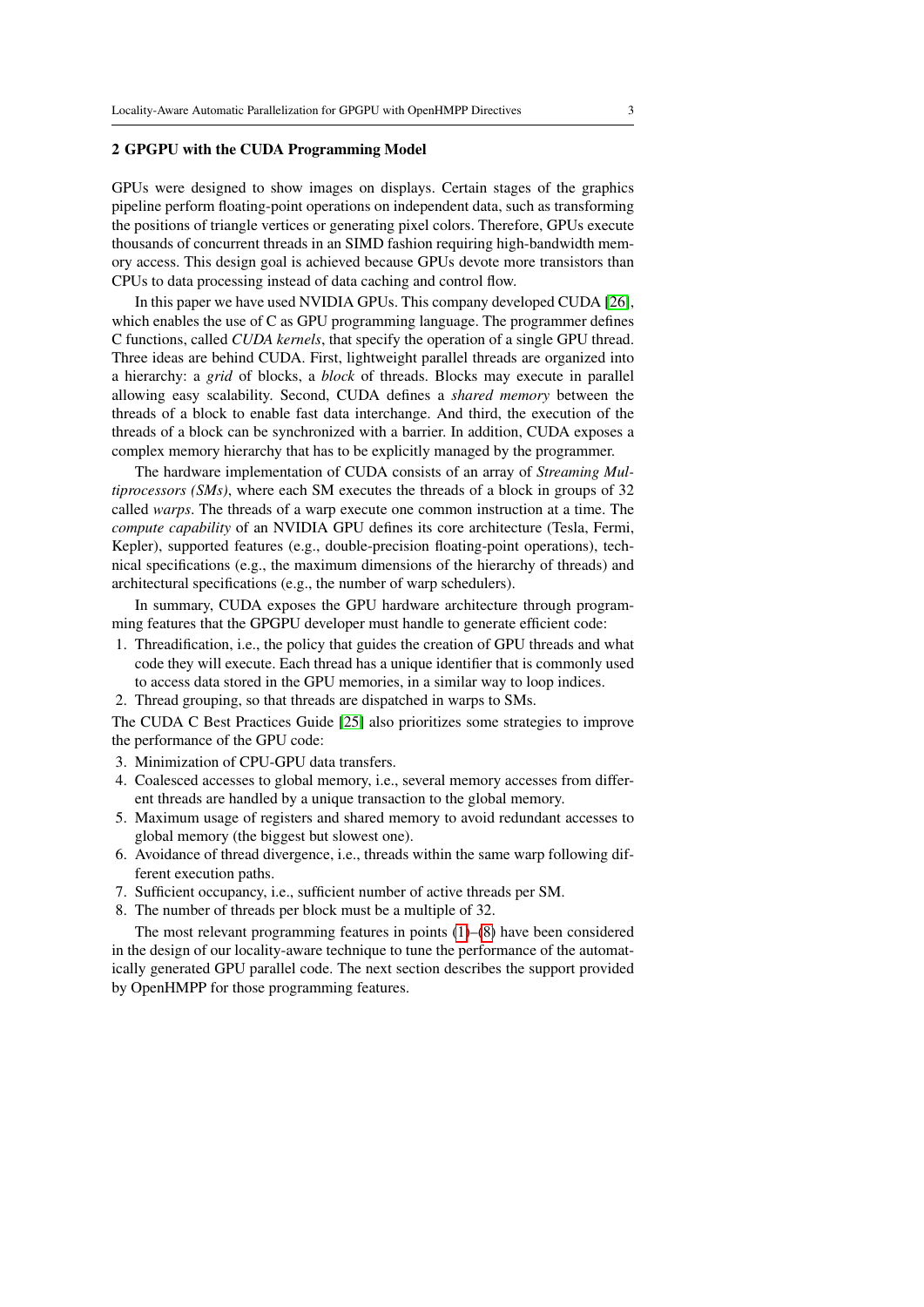# <span id="page-3-0"></span>3 OpenHMPP Directives and CAPS Compilers

CAPS Entreprise offers a complete suite of software tools to develop high performance parallel applications targeting heterogeneous systems based on manycore accelerators. The most relevant ones are CAPS Compilers [\[22\]](#page-21-11), which generate CUDA [\[26\]](#page-21-10) and OpenCL [\[30\]](#page-21-14) code from a sequential application annotated with compiler directives. Directive-based approaches (as the well-known OpenMP [\[28\]](#page-21-4)) try to reduce the programming effort and provide more readable codes. In this way, these approaches ease the interaction between application-domain experts and programmers. The sequential and the parallel versions coexist in the same file offering an incremental way to migrate applications. The developed codes are independent from the hardware platform and new hardware accelerators supported by the translator are automatically exploited. In addition, reasonable performance is achieved compared to hand-written GPU codes [\[21\]](#page-21-9). Thus, we consider that compiler directives offer a convenient instrument for the automatic parallelization of sequential applications on GPU-based heterogeneous systems.

Among the numerous proposals of compiler directives to exploit these systems, three standardization efforts have emerged throughout the last years: OpenHMPP [\[27\]](#page-21-6), OpenACC [\[32\]](#page-21-5) and, finally, OpenMP 4.0 [\[28\]](#page-21-4). All of them follow a similar approach regarding the interaction between the host and the accelerator: they present a Remote Procedure Call (RPC) paradigm that offloads a region of code from the CPU to be executed on the GPU. The address spaces of the host and the accelerator are considered to be disjoint, but data transfers are automatically inserted when needed. However, the programmer is allowed to explicitly manage these transfers in order to improve the performance (for instance, overlapping them with computations through asynchronous calls or specifying only portions of arrays to be copied).

Nevertheless, there exist some differences between the functionality offered by the standards. GPUs commonly have software-managed caches (e.g., the shared memory in the CUDA programming model) whose exploitation is key to achieving good performance. Only OpenACC and OpenHMPP provide a mechanism to explicitly handle this memory, while OpenMP relies on the implementer. Another significant difference exists when specifying parallelism. OpenHMPP exposes a set of threads where each thread executes a loop iteration. OpenACC presents three levels of parallelism: the programmer can launch a set of *gangs* executing in parallel, where each gang may support multiple *workers*, each with vector or SIMD operations. OpenMP presents a set of threads that are organized in *teams* and can run loop iterations or explicit tasks. This standard can exploit SIMD operations too.

In this work, we have selected OpenHMPP (formerly known as HMPP [\[8\]](#page-20-2)) and the extension HMPPCG (HMPP Codelet Generator) because these sets of directives provide unique functionality to transform loop nests, which allow the fine tuning of the generated GPU code, and both their compiler and their runtime are much more mature. However, these loop transformations can be performed without directives and we will be able to use OpenACC when a complete implementation is developed. Regarding the recently approved OpenMP 4.0, the explicit management of the complete memory hierarchy by the programmer has not been considered, but our work can help to exploit locality in the implementations of the standard.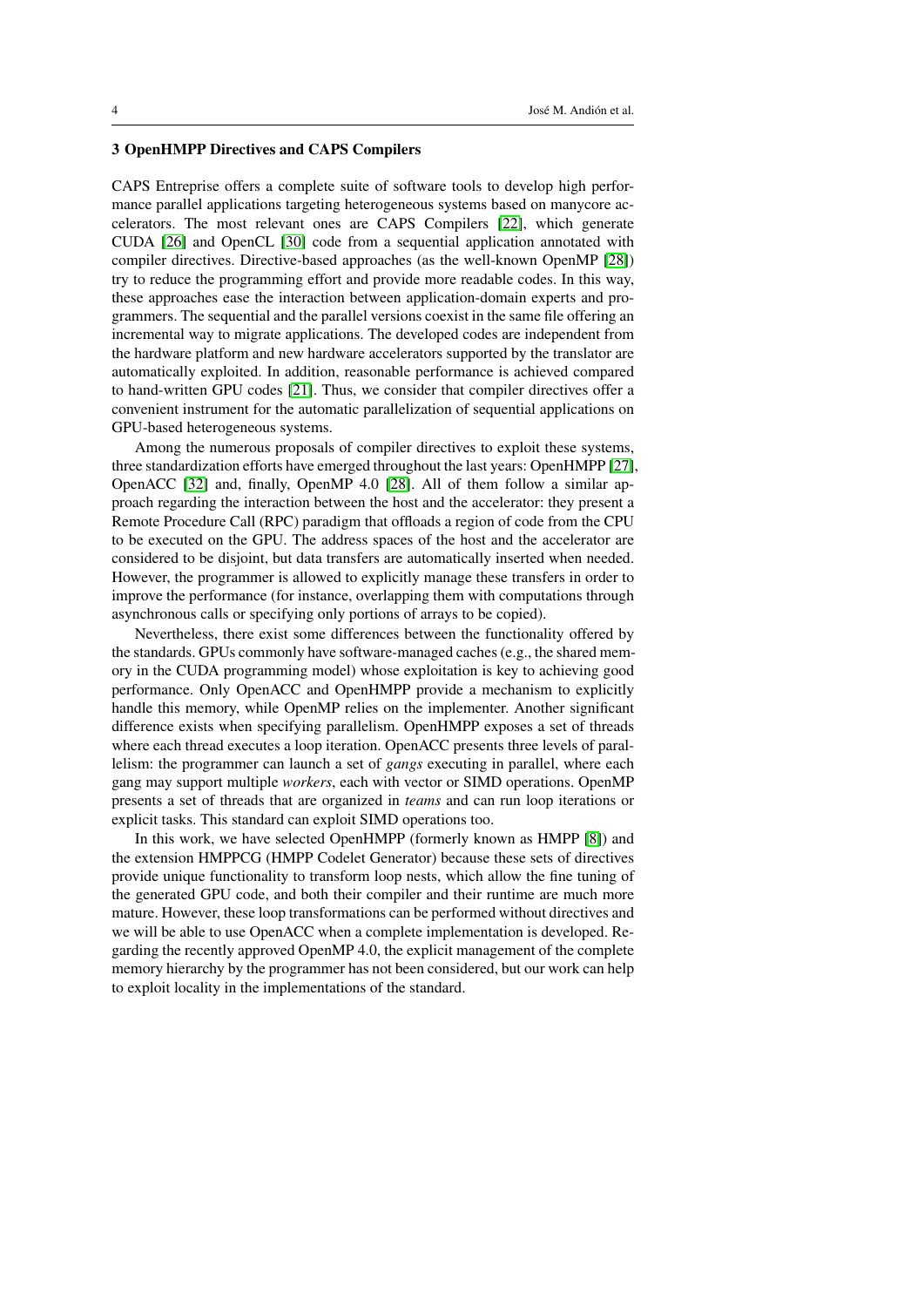OpenHMPP supports the programming features mentioned in points [\(1\)](#page-2-1)–[\(8\)](#page-2-2) of Sect. [2](#page-2-0) in the following way:

- 1. The gridify directive performs threadification on loops and thread grouping as follows. For simple loops, it generates consecutive GPU threads for consecutive loop iterations, one thread per iteration. For loop nests, it implements a 2D threadification process with the two outermost loops in the nest; consecutive GPU threads are created for consecutive iterations of the second loop.
- 2. The advancedload and delegatedstore directives, with the asynchronous clause, allow the overlapping between CPU-GPU data transfers and computations. In addition, it is possible to specify only portions of arrays to be transferred.
- 3. The permute, unroll, fuse, tile. . . directives perform standard compiler transformations on loops. These directives are used to fine tune the performance of the generated GPU code.
- 4. The gridify directive also enables the allocation of program variables on the different GPU memories (for instance, the shared clause for the shared memory). Our technique will use these OpenHMPP mechanisms to automatically generate

GPU code. Next, the compilation foundations of our approach are summarized.

### <span id="page-4-0"></span>4 Background of Compilation Techniques

Despite great advances in compiler technology during the last decades, current compilers usually fail to parallelize even simple sequential programs. For the successful automatic parallelization of applications, two complex problems have to be addressed: first, the detection of parallelism to determine what parts in the original source code can be executed concurrently; and second, the generation of efficient parallel code taking into account the underlying hardware architecture.

This section covers parallelism detection and is organized as follows. Section [4.1](#page-4-1) briefly describes the KIR [\[1\]](#page-20-1), a novel compiler Intermediate Representation (IR). After that, Sect. [4.2](#page-5-0) introduces the chains of recurrences, an algebraic formalism for the characterization of memory access patterns.

#### <span id="page-4-1"></span>4.1 The KIR: an IR for the Detection of Parallelism

Compilers typically address the automatic detection of parallelism by running classical dependence analyses on standard statement-based IRs (e.g., Abstract Syntax Trees —ASTs—, Data Dependence Graph —DDG—, Control Flow Graph —CFG—, Dominator Tree —DT—). Such IRs are well suited for code generation, but not for the detection of parallelism. Previous work presented the KIR [\[1\]](#page-20-1), a new compiler IR that eases the automatic detection of parallelism in sequential codes. Our IR hides the complexity of the implementation details presenting a non-statement-based, high-level, hierarchical representation of the application.

The KIR is based on the concept of domain-independent computational kernel (from now on, *diKernel*). This new IR consists of a set of diKernels and dependence relationships between them representing DDG edges that cross diKernel boundaries.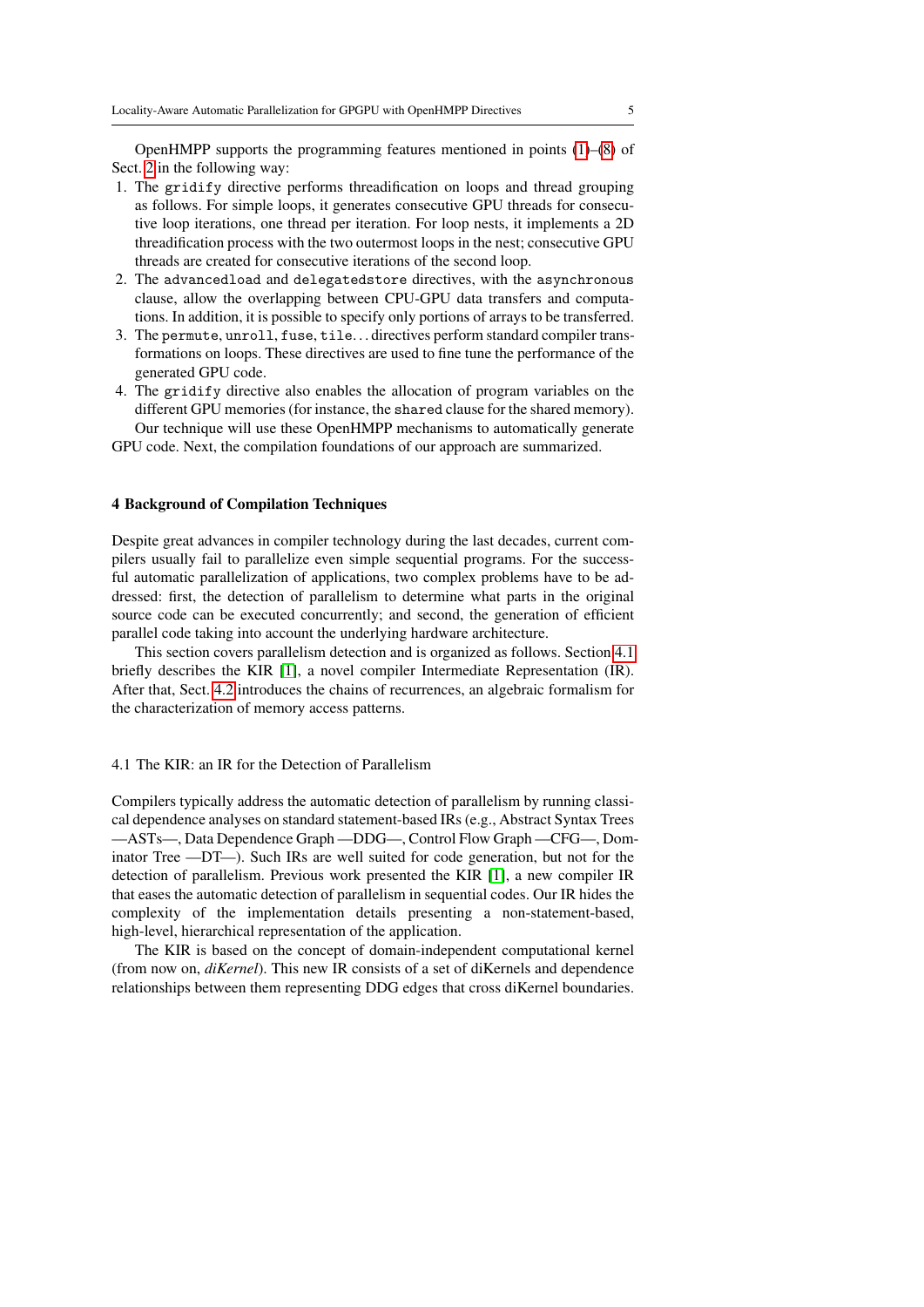In order to capture the order in which diKernels are executed, flow dependences between diKernels are identified using the CFG, the DDG, the DT and the production and use of values throughout the program. Finally, the KIR also comprises a hierarchy of execution scopes (based on the hierarchy of loops) that reflects the computational stages of the sequential program and groups diKernels into these stages.

Multiple definitions of the term *computational kernel* have been proposed in the literature in the context of automatic program analysis. The diKernels do not represent domain-specific problem solvers. Instead, they characterize the computations carried out in a program from the point of view of the automatic detection of parallelism. A detailed description of the collection of diKernels can be consulted in [\[5\]](#page-20-3). The diKernels that appear in this paper are:

- scalar assignment  $v = e$ , which stores the value of the expression *e* in the memory address specified by the scalar variable *v*. The value *e* is not dependent on *v*, that is, neither *e* nor any function call within it contain occurrences of *v*.
- **− scalar reduction**  $v = v \oplus e(i)$  where the variable *v* is a scalar,  $\oplus$  is an associative and commutative operator, *i* is an affine expression of the enclosing loop indices, and  $e(i)$  is an expression that may depend on *i* but it must not depend on *v*.
- regular reduction  $A[i] = A[i] \oplus e(i)$  where  $A[i]$  represents an entry of the array *A*, *i* is an affine expression of the enclosing loop indices,  $\oplus$  is an associative and commutative operator, and  $e(i)$  is an expression that may depend on *i* but it must not depend on *A*.

For illustrative purposes, consider the source code of the 3D convolution operator shown in Fig. [1a.](#page-6-0) The corresponding KIR is shown in Fig. [1b.](#page-6-1) The loops are perfectly nested, thus they are represented by a unique execution scope *ES fori*, *<sup>j</sup>*,*<sup>k</sup>* . One diKernel is created for each temporary variable, which stores the calculations in each 3D axis:  $K \leq tempx_7$  $K \leq tempx_7$ ,  $K \leq tempy_{14}$  $K \leq tempy_{14}$  $K \leq tempy_{14}$  and  $K \leq tempz_{21}$  $K \leq tempz_{21}$  $K \leq tempz_{21}$ . Note that the subindices refer to the line number in the source code (e.g., the term *tempx*[7](#page-6-2) refers to the statement in lines [7](#page-6-2)[–13](#page-6-5) of Fig. [1a\)](#page-6-0). Their contribution to the final result  $K <sub>output</sub><sub>28</sub> >$  $K <sub>output</sub><sub>28</sub> >$  $K <sub>output</sub><sub>28</sub> >$  is symbolized by diKernel-level flow dependences (➡). Scalars *tempx*, *tempy* and *tempz* are assigned new values in each  $for_{i,j,k}$  iteration, thus  $K \leq temp_{\chi} > K \leq temp_{\chi} \leq$  and  $K$   $\lt$  *tempz*<sub>[21](#page-6-4)</sub>  $>$  are scalar assignments. In contrast, the value stored in *output*[*i*][*j*][*k*] depends on the previous one and thus  $K <sub>output28</sub> >$  $K <sub>output28</sub> >$  $K <sub>output28</sub> >$  is a regular reduction. The diKernels that represent loop indices are not shown because they are already represented in the notation of the execution scope and the types of the remaining diKernels.

#### <span id="page-5-0"></span>4.2 Chains of Recurrences in the KIR

Chains of recurrences (from now on, *chrecs*) are an algebraic formalism to represent closed-form functions which have been successfully used to expedite function evalu-ation at a number of points in a regular interval [\[37\]](#page-21-12). Given a constant  $\phi$ , a function *g* defined over the natural numbers and zero ( $\mathbb{N}\cup\{0\}$ ), and the operator +, the chrec  $\{\phi, +, g\}$  is defined as a function:

$$
\{\phi, +, g\}(i) = \phi + \sum_{j=0}^{i-1} g(j) \text{ with } i \in \mathbb{N} \cup \{0\}
$$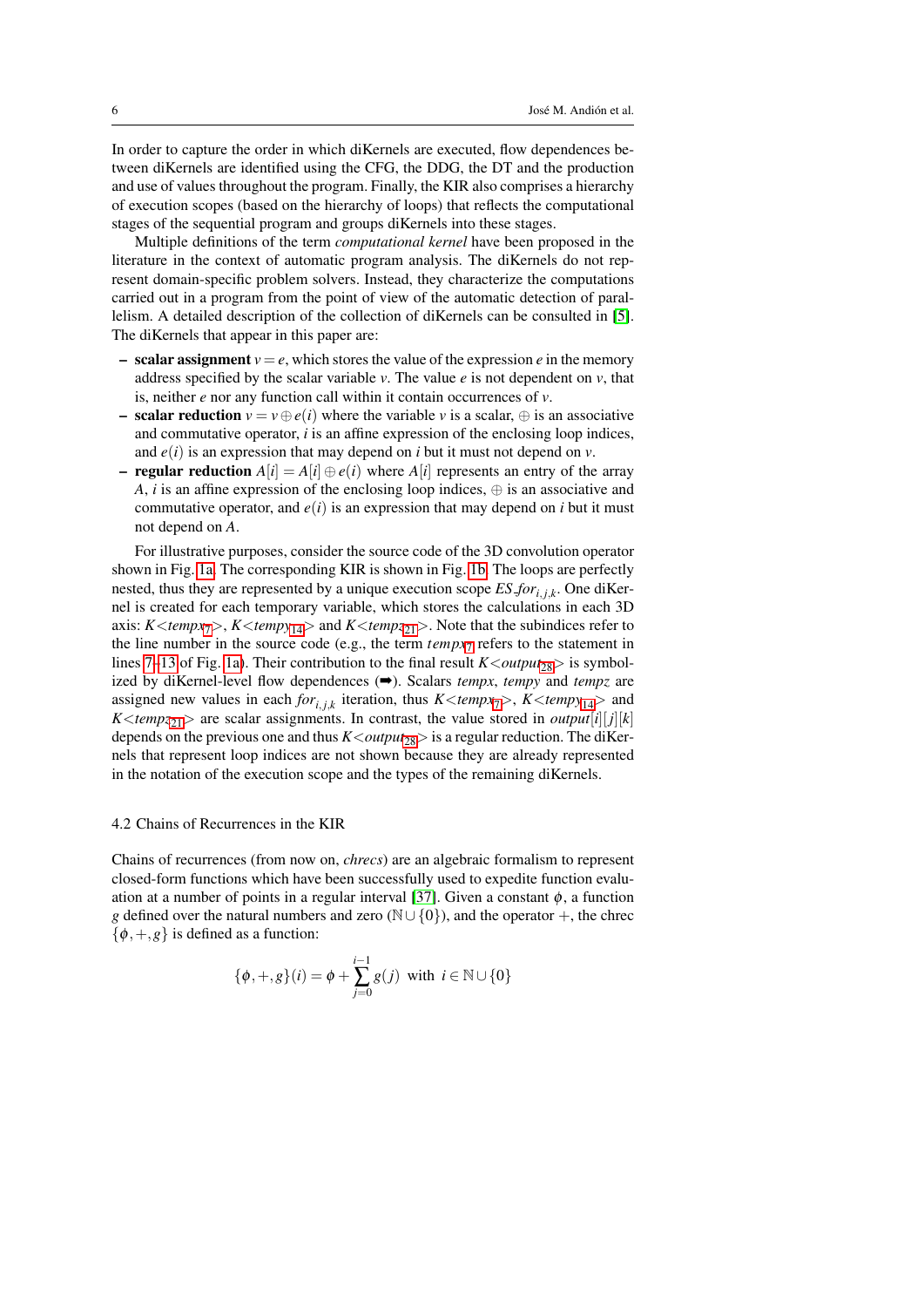<span id="page-6-10"></span><span id="page-6-9"></span><span id="page-6-8"></span><span id="page-6-7"></span><span id="page-6-5"></span><span id="page-6-3"></span><span id="page-6-2"></span>

<span id="page-6-12"></span><span id="page-6-6"></span><span id="page-6-4"></span><span id="page-6-1"></span>(a) Source code.

<span id="page-6-11"></span><span id="page-6-0"></span>Fig. 1: The 3D discrete convolution operator (CONV3D).

The chrecs, which are provided by the KIR, have demonstrated to be a powerful representation of the complex loops and the memory accesses that appear in full-scale real applications [\[2\]](#page-20-4). For example, the loop index of *for<sup>i</sup>* in Fig. [1a](#page-6-0) takes integer values in the interval  $[0, \text{size}x - 1]$ . The chrec  $\{0, +, 1\}$  provides a closed-form function to compute the value of  $i$  at each  $for_i$  iteration and thus to determine the memory access pattern *i* in the first dimension of *input*[ $i$ ][ $j$ ][ $k$ ] (see line [7](#page-6-2) of Fig. [1a\)](#page-6-0).

The algebraic properties of chrecs provide rules for carrying out arithmetic operations with them  $[37]$ . For instance, the addition of a chrec and a constant  $c$  is given by  $\{\phi, +, g\} + c = \{\phi + c, +, g\}$ . This rule enables the representation of the access pattern in the first dimension of  $input[i-1][j][k]$  (see line [9](#page-6-7) of Fig. [1a\)](#page-6-0) as  ${0, +, 1} - 1 = {-1, +, 1}$ . Hence, chrecs can be computed to completely describe the access pattern for *n*-dimensional arrays. For illustrative purposes, the first two accesses to *input* are modeled as:

*CHREC input*<sup>1</sup> = [{0,+,1}][{0,+,1}][{0,+,1}]

$$
CHREC\_input_2 = [{-1,+,1}] [[0,+,1]][[0,+,1]]
$$

Note that a chrec is computed for each one of the dimensions of the array.

In this paper, we introduce the term *instantiated chrecs* to refer to the chrecs that represent the memory accesses performed by each GPU thread after loop threadification (see point [\(1\)](#page-2-1) of Sect. [2\)](#page-2-0). Hence, we fix the value of the index of the threadified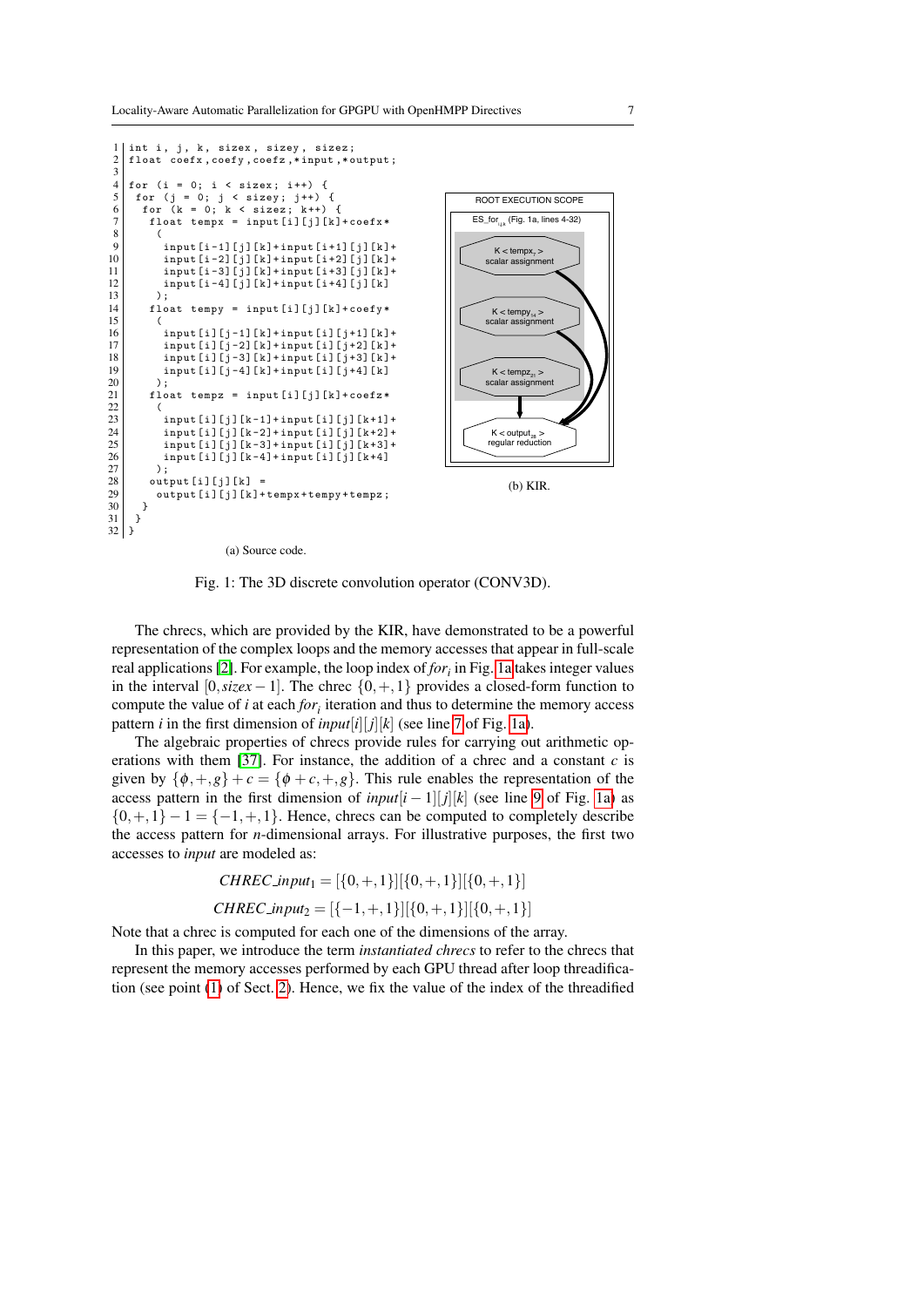loop that the thread executes. For instance, assuming that *for*<sub>*i*</sub> is threadified, the instantiated chrecs for  $input[i][j][k]$  (see line [7](#page-6-2) of Fig. [1a\)](#page-6-0) for the GPU thread *T0* are:

$$
CHREC\_input_1^{TO} = [{0, +, 0}] [[0, +, 1]][0, +, 1]]
$$

From now on, the notation of the chrecs with the form  $\{\phi, +, 0\}$  (i.e.,  $g = 0$ ) will be simplified to  $\{\phi\}$ . In the previous example, the chrec  $\{0, +, 0\}$  will be written as  $\{0\}$ representing that thread *T0* always executes *input*[*i*][*j*][*k*] with  $i = 0$ .

### <span id="page-7-0"></span>5 Locality-Aware Automatic Generation of Efficient GPGPU Code

The generation of parallel code is a complex problem that a parallelizing compiler has to address. Previous work [\[1\]](#page-20-1) presented an OpenMP-based hardware-independent approach targeting multicore processors that consists of two steps:

- 1. Filtering out the *spurious* diKernel-level dependences, which are those that do not prevent the parallelization of the sequential application. The subgraphs of the KIR that represent the computations carried out on privatizable scalar variables [\[11\]](#page-20-5) are *shaded* to be omitted in the discovery of parallelism. Regarding the example of Fig. [1,](#page-6-8) scalars *tempx*, *tempy* and *tempz* are loop temporaries as they are recomputed at the beginning of each *fori*, *<sup>j</sup>*,*<sup>k</sup>* iteration. Thus, they are privatizable and the corresponding parts of the KIR are shaded (see the shaded region in Fig. [1b\)](#page-6-1).
- 2. The construction of an efficient parallelization strategy based on the application features captured by the KIR. The parallel code generation is based on the existence of parallelizing transformations for each type of diKernel. For instance, a scalar reduction can be parallelized in three phases with privatization support [\[34\]](#page-21-15). A regular reduction represents conflict-free loop iterations that can be transformed into forall parallel loops. Other examples are discussed in [\[4\]](#page-20-6).

This OpenMP-based hardware-independent approach has demonstrated to be effective for multicore processors [\[1\]](#page-20-1). However, for peak performance on the GPU, the generated code must exploit its characteristic hardware architecture (in particular, the complex memory hierarchy). Hereafter, we introduce a new locality-aware code generation technique that extends the previous approach considering the most impacting programming features enumerated in points [\(1\)](#page-2-1)–[\(8\)](#page-2-2) of Sect. [2:](#page-2-0) loop threadification  $(1)$ , thread grouping  $(2)$ , coalesced access to global memory  $(4)$ , and maximum usage of registers and shared memory [\(5\)](#page-2-5). The minimization of CPU-GPU data transfers [\(3\)](#page-2-6) will be addressed with a new automatic partitioning algorithm of the KIR, which will decide what parts of the computations of full-scale applications must be executed on the CPU or on the GPU. Therefore, we assume that program data fits into the GPU memory and, in our experiments (see Sect. [7\)](#page-16-0), we have measured the execution times excluding CPU-GPU data transfers. This paper does not address the avoidance of thread divergence [\(6\)](#page-2-7) as it is a problem related to the algorithm implemented by the given source code. In addition, maintaining sufficient occupancy [\(7\)](#page-2-8) or determining the best block size [\(8\)](#page-2-2) are programming features very close to the concrete GPU hardware that executes the code and their optimization needs runtime information, thus they are out of the scope of this paper.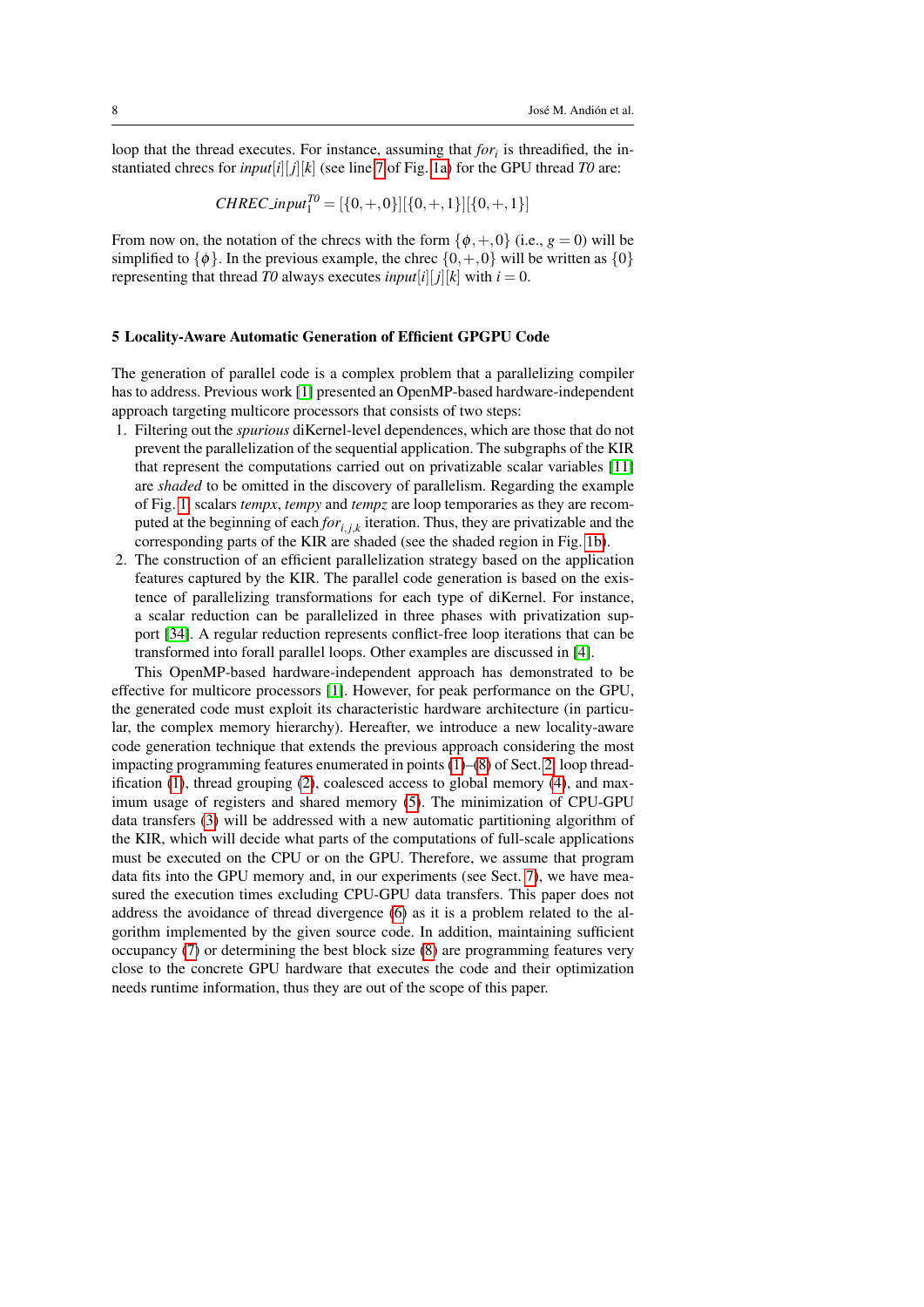#### <span id="page-8-0"></span>Algorithm 1 Detection of whether an access to GPU global memory can be coalesced

1: FUNCTION ISCOALESCEDACCESS **Input:** access  $x_k[i_{k,1}][i_{k,2}] \ldots [i_{k,n}]$  to an *n*-dimensional array *x* stored in row-major order **Input:** loop nest  $L = L_1, L_2, \ldots, L_l$  where  $L_1$  is the threadified loop **Output:** returns whether the given access  $x_k$  can be coalesced after threadifying the loop nest *L* 2: *CHRECS*  $x_k \leftarrow [\{\phi_{k,1}, +, g_{k,1}\}] [\{\phi_{k,2}, +, g_{k,2}\}] \cdots [\{\phi_{k,n}, +, g_{k,n}\}]$ <br>3:  $W \leftarrow$  warp of GPU threads  $\{T0, T1, T2 \cdots\}$  $W \leftarrow$  warp of GPU threads  $\{T0, T1, T2... \}$ 4: for each thread *Ti* in *W* do 5:  $CHRECS \mathcal{A}_k^{T_i} \leftarrow [\{\phi_{k,1}^{T_i}, +, g_{k,1}^{T_i}\}][\{\phi_{k,2}^{T_i}, +, g_{k,2}^{T_i}\}]\dots[\{\phi_{k,n}^{T_i}, +, g_{k,n}^{T_i}\}]$ 6: end for 7: if  $(\exists d \in \{1,\ldots,n-1\},Tj \in W - \{TO\} : \{\phi_{k,d}^{Tj},+,{g}_{k,d}^{Tj}\}\neq \{\phi_{k,d}^{T0},+,{g}_{k,d}^{T0}\})$  then 8: **return** false<br>9: **end if** end if 10: *CHRECS\_RANGE\_* $x_{k,n} \leftarrow \bigcup^{T_i} {\{\phi_{k,n}^{T_i}, +, g_{k,n}^{T_i}\}}$ 11: **if** CHRECS\_RANGE  $x_{k,n}$  defines a contiguous range then 12: return true 13: **else**<br>14: 14: **return**  $(\forall T j \in W - \{T0\} : \{\phi_{k,n}^{Tj}, \{f_{k,n}^{Tj}\} = \{\phi_{k,n}^{T0}, \{f_{k,n}^{T0}\}\})$  $15<sup>°</sup>$  end if 16: end FUNCTION

#### 5.1 Detection of Coalesced Accesses to the GPU Global Memory

According to the CUDA Best Practices Guide [\[25\]](#page-21-13), coalescing is maximized (and thus memory requests are minimized) if the threads of a warp access consecutive memory locations. Algorithm [1](#page-8-0) identifies coalesced accesses by taking into account loop threadification, thread grouping and chrecs. As mentioned in Sect. [4.2,](#page-5-0) for an access  $x_k$  to an array  $x$  in a loop nest  $L$ , the KIR provides the chrecs associated to each array dimension (see line [2](#page-8-0) of Alg. [1\)](#page-8-0). Next, chrecs are instantiated to represent the memory accesses performed by each GPU thread by fixing the value of the index of  $L_1$  that the thread executes (lines  $4-6$ ). Assuming row-major storage, consecutive memory positions are given by consecutive accesses to the last dimension of the array *x*. Thus, the first  $n - 1$  chrecs must be the same (lines [7–9\)](#page-8-0). Finally, if the union of the chrecs of the last dimension defines a contiguous range, then the accesses are coalesced (lines [10–12\)](#page-8-0). If the chrecs of the last dimension are equal, then the same memory position is accessed and only one memory transaction is needed (line [14\)](#page-8-0).

For illustrative purposes, Fig. [2a](#page-9-0) and [2c](#page-9-1) present the two possibilities to traverse a 2D array *x*: row-major traversal (denoted S1) and column-major traversal (S2). Arrays are stored in row-major order in C and thus S1 accesses array *x* row by row, exploiting locality and minimizing data cache misses on the CPU. Assume that only the outer loop of a nest is threadified on the GPU (contrary to the OpenHMPP default policy —see Sect. [3—](#page-3-0)). Hence, each GPU thread will access consecutive memory positions: *T0* will access  $x[0][0], x[0][1], x[0][2]$ ... (see Fig. [2b\)](#page-9-2). Therefore, for the iteration  $j = 0$ , the threads of the first warp (*T0*, *T1*, *T2*...) will access to the non-consecutive memory locations  $x[0][0], x[1][0], x[2][0]$ ... and these memory requests cannot be coalesced by the GPU memory controller. Algorithm [1](#page-8-0) detects this non-coalesced access pattern as follows. The KIR provides (see line [2](#page-8-0) of Alg. [1\)](#page-8-0):

$$
CHRECS.x_k = [{0, +, 1}] [[0, +, 1]]
$$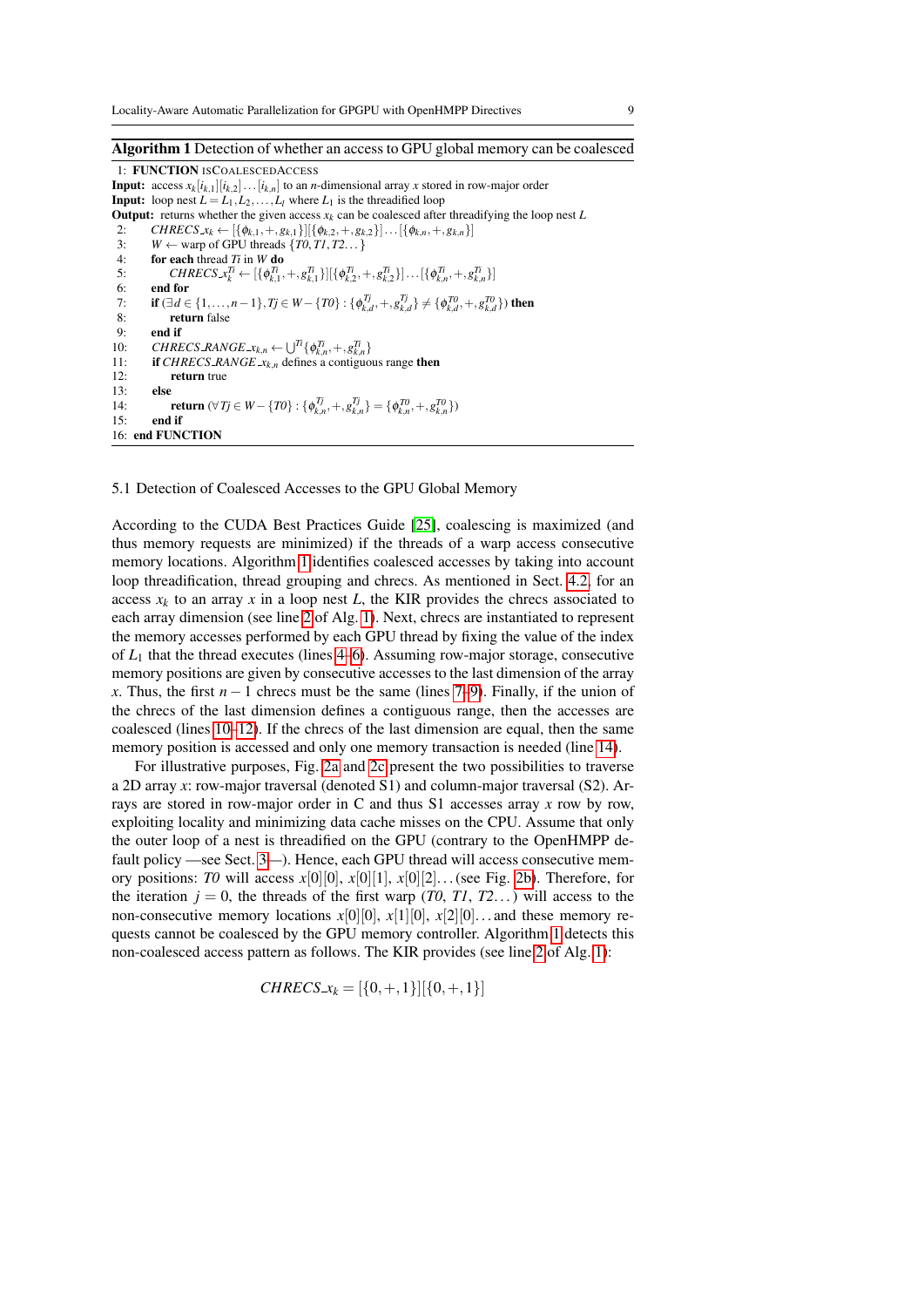<span id="page-9-2"></span><span id="page-9-1"></span><span id="page-9-0"></span>

| 2<br>3<br>4<br>5<br>ł<br>6<br>$\mathcal{F}$ | // only for_i is threadified<br>for $(i = 0; i \le N; i++)$ {<br>for $(j = 0; j \le N; j++)$ {<br>$\ldots x[i][j] \ldots$ |                                            |                                           | // only for_j is threadified<br>2<br>for $(j = 0; j \le N; j++)$ {<br>3<br>for $(i = 0; i \le N; i++)$ {<br>$\ldots x[i][j] \ldots$<br>4<br>5<br>}<br>6<br>} |                              |                                           |                                           |                                           |
|---------------------------------------------|---------------------------------------------------------------------------------------------------------------------------|--------------------------------------------|-------------------------------------------|--------------------------------------------------------------------------------------------------------------------------------------------------------------|------------------------------|-------------------------------------------|-------------------------------------------|-------------------------------------------|
|                                             | (a) Source code S1.                                                                                                       |                                            |                                           |                                                                                                                                                              |                              | (c) Source code S2.                       |                                           |                                           |
|                                             | T0<br>$(i=0)$                                                                                                             | T1<br>$(i=1)$                              | T <sub>2</sub><br>$(i=2)$                 |                                                                                                                                                              |                              | TO<br>$(i=0)$                             | T1<br>$(i=1)$                             | T2<br>$(i=2)$                             |
| $j=0$<br>$j=1$<br>$i=2$<br>$\cdots$         | x[0][0]<br>x[0][1]<br>x[0][2]<br>$\cdots$                                                                                 | x[1][0]<br>  x  1  <br>x[1][2]<br>$\cdots$ | x[2][0]<br>x[2][1]<br>x[2][2]<br>$\cdots$ |                                                                                                                                                              | $i=0$<br>$i=1$<br>$i=2$<br>. | x[0][0]<br>x[1][0]<br>x[2][0]<br>$\cdots$ | x[0][1]<br>x[1][1]<br>x[2][1]<br>$\cdots$ | x[0][2]<br>x[1][2]<br>x[2][2]<br>$\cdots$ |
| threes<br>$1st$ dim<br>$2^{nd}$ dim         | $\{0\}$<br>$\{0, +, 1\}$                                                                                                  | ${1}$<br>$\{0, +, 1\}$                     | ${2}$<br>$\{0, +, 1\}$                    | threcs                                                                                                                                                       | $1^{st}$ dim<br>$2^{nd}$ dim | $\{0,+,1\}$<br>$\{0\}$                    | $\{0, +, 1\}$<br>$\{1\}$                  | $\{0, +, 1\}$<br>${2}$                    |
|                                             | (b) Non-coalesced accesses.                                                                                               |                                            |                                           |                                                                                                                                                              |                              | (d) Coalesced accesses.                   |                                           |                                           |

<span id="page-9-3"></span>Fig. 2: Examples of access patterns to the GPU global memory.

Next, chrecs are instantiated (lines [4–6\)](#page-8-0):

$$
CHRECS.\mathbf{x}_{k}^{TO} = [\{0\}][\{0,+,1\}], \text{CHRECS.}\mathbf{x}_{k}^{TI} = [\{1\}][\{0,+,1\}]\ldots
$$

They are different for the first dimension, thus the threads cannot access consecutive memory positions (lines [7–9\)](#page-8-0).

In contrast, *j* drives the access to the last dimension of array *x* in S2 (see Fig. [2c\)](#page-9-1). This code will run poorly on the CPU in the common situation when the array  $x$  is bigger than the cache memory. However, on the GPU, *T0* will access to *x*[0][0], *x*[1][0],  $x[2][0]$ ... (see Fig. [2d\)](#page-9-3). Hence, for the iteration  $i = 0$ , the threads of the first warp (*T0*, *T1*, *T2*. . . ) will access the consecutive memory locations *x*[0][0], *x*[0][1], *x*[0][2]. . . and these memory requests can be coalesced. Algorithm [1](#page-8-0) detects this coalesced access pattern as follows. The KIR provides (see line [2](#page-8-0) of Alg. [1\)](#page-8-0):

$$
CHRECS_x_k = [{0,+,1}] [ {0,+,1} ]
$$

Next, chrecs are instantiated (lines [4–6\)](#page-8-0):

$$
CHRECS.x_k^{TO} = [\{0,+,1\}][\{0\}], CHRECS.x_k^{TI} = [\{0,+,1\}][\{1\}]\ldots
$$

They are the same for the first dimension, thus the threads may access consecutive memory positions (lines [7–9\)](#page-8-0). The union of the last chrecs  $\{0\} \cup \{1\}$ ... defines a contiguous range and therefore the performed accesses maximize coalescing and correctly exploit the GPU global memory locality (lines [10–12\)](#page-8-0).

Algorithm [1](#page-8-0) is invoked for all the array accesses enclosed in the loop nests of the program. If the index of the threadified loop does not drive the access to the last dimension of the array, a general strategy to try to exploit coalescing is to permute the loops of the nest as will be seen in Sect. [6.](#page-10-0)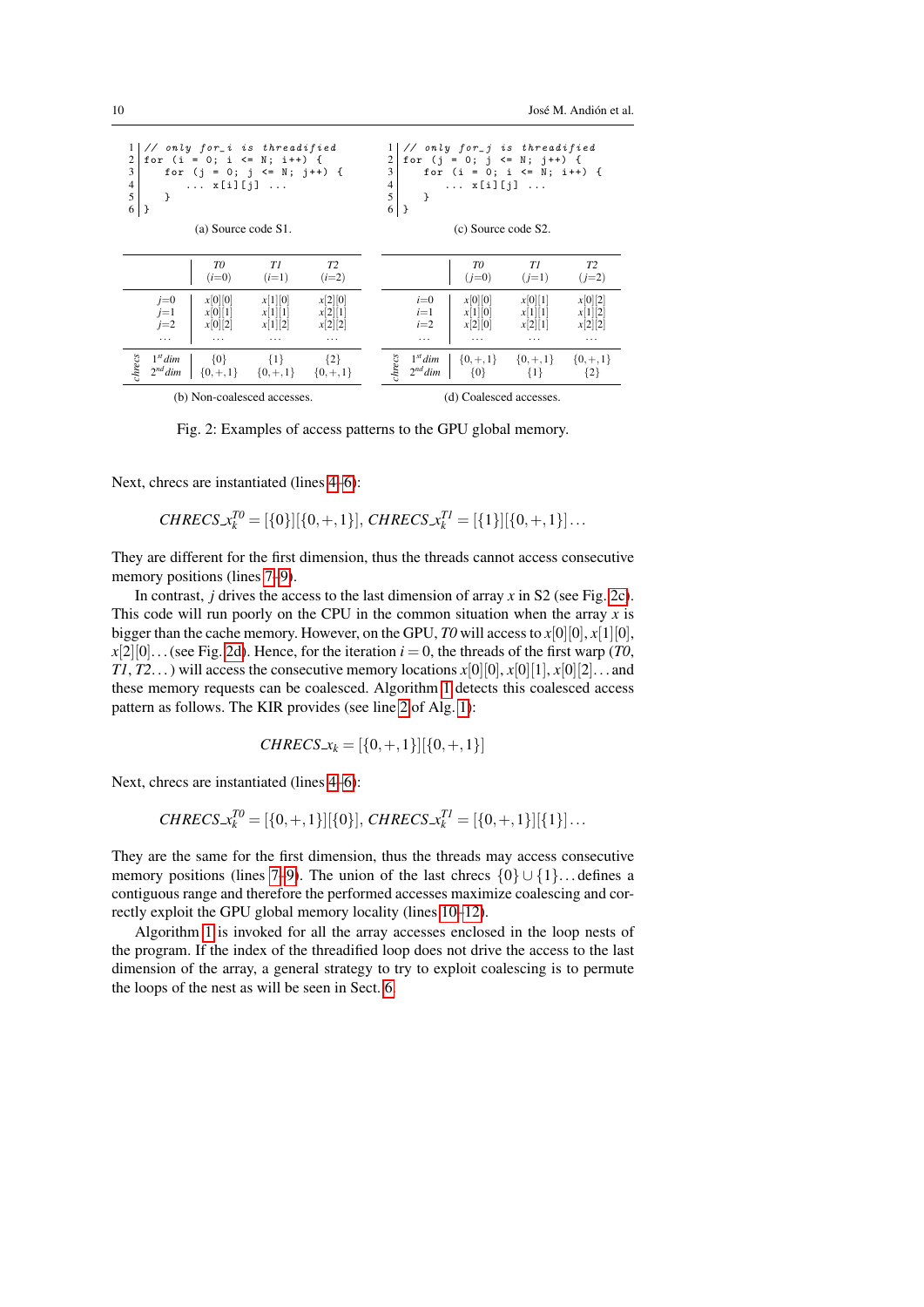#### <span id="page-10-1"></span>5.2 Maximization of the Usage of Registers and Shared Memory

As mentioned in point [\(5\)](#page-2-5) of Sect. [2,](#page-2-0) the GPU global memory is the biggest but slowest one. Both registers and shared memory are faster, but they have much less capacity. Therefore, this complex memory hierarchy should be managed with even more care than the traditional CPU memory hierarchy to obtain good performance.

Algorithm [2](#page-11-0) presents a technique to detect reused data within a GPU thread. First, it collects all the accesses to an *n*-dimensional array *x* in a loop nest *L* (see line [2](#page-11-0) of Alg. [2\)](#page-11-0). Next, the KIR provides the chrecs associated to each access in each array dimension (line [3\)](#page-11-0). For each thread, the chrecs are instantiated by fixing the value of the index of  $L_1$  that the thread executes (line [5\)](#page-11-0). If the intersection of the instantiated chrecs for the GPU thread is not empty, then some data are accessed several times and they can be stored in the GPU registers if they are not modified by another thread (lines [6–9\)](#page-11-0). The shared memory can be used for the same purpose.

However, the GPU shared memory has been specifically designed to share data between the threads of a block. Algorithm [3](#page-11-1) presents a technique that takes into account all the accesses to an *n*-dimensional array *x* in a loop nest *L* (see line [2](#page-11-1) of Alg. [3\)](#page-11-1). The KIR provides the chrecs associated to each access in each array dimension (line [3\)](#page-11-1). For each thread, the chrecs are instantiated by fixing the value of the index of  $L_1$  that the thread executes (lines [5–7\)](#page-11-1). If the intersection of the instantiated chrecs associated to all the accesses is not empty, then some data are accessed several times and can be stored in the shared memory (lines [8–11\)](#page-11-1).

Another general technique to improve performance is loop tiling. It consists of partitioning the loop iterations into blocks to ensure that data being used stay in the faster levels of the memory hierarchy. As explained in Sect. [3,](#page-3-0) OpenHMPP implements loop threadification and thread grouping with the two outermost loops in a nest; consecutive GPU threads are created for consecutive iterations of the second loop. Therefore, the common  $m \times n$  tiling breaks coalescing because the step of  $L_2$  is different from one and thus consecutive threads will not access consecutive memory locations. Algorithm [4](#page-11-2) presents a technique for loop tiling that preserves coalescing under OpenHMPP and also considers the promotion of the enclosed scalar variables. Instead of creating a thread for each access  $x_k$ , a bigger portion of data to compute ( $\Delta$ ) is given to each thread. Hence, the algorithm increments the step of  $L_1$  to  $i = i + \Delta$ (see line [2](#page-11-2) of Alg. [4\)](#page-11-2). Scalar variables inside *L* are promoted to arrays of size ∆, and their corresponding reads and writes are transformed into loops preserving dependences (lines [3–6\)](#page-11-2). The optimization of the size of ∆ depends on runtime information about the GPU hardware, thus it has been set by hand in this paper. This technique can be complemented with loop unrolling and loop interchange. Typically, GPU compilers make better optimizations if the program is coded with several instructions using scalar variables. In this way, the GPU compiler is able to store them in registers.

#### <span id="page-10-0"></span>6 Case Studies

This section details the operation of the locality-aware automatic parallelization technique introduced in Sect. [5.](#page-7-0) We have selected two representative case studies ex-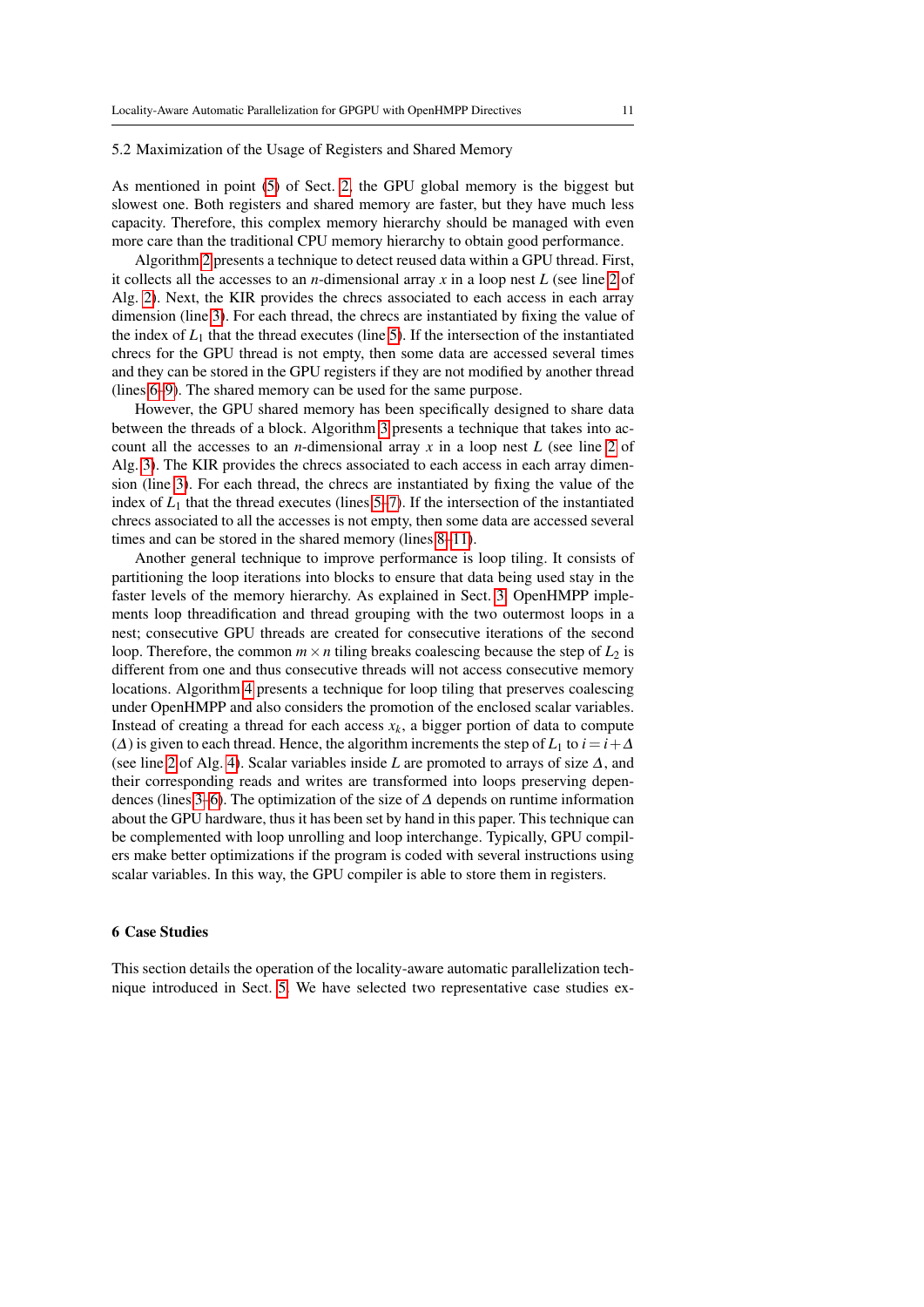<span id="page-11-0"></span>

| Algorithm 2 Usage of registers to store reused data within a GPU thread |  |
|-------------------------------------------------------------------------|--|
|-------------------------------------------------------------------------|--|

1: PROCEDURE STOREREUSEDDATAINREGISTERS

**Input:** *n*-dimensional array  $x[s_1][s_2] \dots [s_n]$ **Input:** loop nest  $L = L_1, L_2, \ldots, L_l$  where  $L_1$  is the threadified loop Output: a modified program that exploits reused data to maximize the usage of the GPU registers 2: collect accesses  $x_k[i_{k,1}][i_{k,2}] \dots [i_{k,n}]$  with  $k \in \{1, \dots, m\}$ 

- 3: *CHRECS*  $x_k \leftarrow [\{\phi_{k,1}, +, g_{k,1}\}][\{\phi_{k,2}, +, g_{k,2}\}]\dots[\{\phi_{k,n}, +, g_{k,n}\}]$ <br>4: **for each** thread *Ti* **do**
- for each thread *Ti* do
- 5:  $CHRECS \mathcal{A}_k^{T_i} \leftarrow [\{\phi_{k,1}^{T_i}, +, g_{k,1}^{T_i}\}][\{\phi_{k,2}^{T_i}, +, g_{k,2}^{T_i}\}]\dots[\{\phi_{k,n}^{T_i}, +, g_{k,n}^{T_i}\}]$
- 6:  $REUSED\_DATA \cdot x^{Ti} \leftarrow \bigcap_{k=1}^{m} CHRECS \cdot x_{k}^{Ti}$ <br>7: **if** (*REUSED\_DATA*  $x^{Ti} \neq \emptyset$ ) then
- 
- 8: store reused data between the accesses made by *Ti* in registers if data are private 9:
- end if
- 10: end for

```
11: end PROCEDURE
```
<span id="page-11-1"></span>Algorithm 3 Usage of the GPU shared memory for data shared between the threads of a block

1: PROCEDURE STORESHAREDDATAINSHAREDMEMORY **Input:** *n*-dimensional array  $x[s_1][s_2] \dots [s_n]$ **Input:** loop nest  $L = L_1, L_2, \ldots, L_l$  where  $L_1$  is the threadified loop Output: a modified program using the GPU shared memory to share data between the threads of a block 2: collect accesses  $x_k[i_{k,1}][i_{k,2}] \dots [i_{k,n}]$  with  $k \in \{1, \dots, m\}$ 3: *CHRECS*  $x_k \leftarrow [\{\phi_{k,1}, +, g_{k,1}\}][\{\phi_{k,2}, +, g_{k,2}\}] \dots [\{\phi_{k,n}, +, g_{k,n}\}]$ 4: **for each** block  $B$  **do**<br>5: **for each** thread  $\overline{A}$ 5: for each thread *Ti* in *B* do 6:  $CHRECS \tImes \tImes \tImes \tImes \tImes \left[ \{\phi_{k,1}^{T_1}, +, g_{k,1}^{T_1}\} \right] [\{\phi_{k,2}^{T_1}, +, g_{k,2}^{T_1}\}]\tImes \left[ \{\phi_{k,n}^{T_1}, +, g_{k,n}^{T_1}\} \right]$ 7: **end for**<br>8: *SHDAT* 8: *SHDATA*  $x \leftarrow \bigcap^{T_i} \text{CHRECS } x_k^{T_i}$  with  $k \in \{1, \ldots, m\}$ 9: **if**  $(SHDATA_x \neq \emptyset)$  **then**<br>10: **store data shared bety** 10: store data shared between the threads of block *B* in the shared memory 11: end if 12: end for 13: end PROCEDURE

#### <span id="page-11-2"></span>Algorithm 4 Increase the computational load of a GPU thread

1: PROCEDURE INCREASELOAD **Input:** access  $x_k[i_{k,1}][i_{k,2}] \ldots [i_{k,n}]$  to an *n*-dimensional array *x* stored in row-major order **Input:** loop nest  $L = L_1, L_2, \ldots, L_l$  where both  $L_1, L_2$  are threadified Input: amount of data ∆ to be processed by a GPU thread Output: a modified program after applying loop tiling under the OpenHMPP programming model 2: increment the step of the outer loop  $L_1$  to  $\Delta$ <br>3: **for each** scalar variable s in  $L$  **do** 3: **for each** scalar variable *s* in *L* **do** 4: promote *s* to an array  $s[\Delta]$ 4: promote *s* to an array  $s[\Delta]$ <br>5: transform reads and writes 5: transform reads and writes to *s* into loops of ∆ iterations end for 7: end PROCEDURE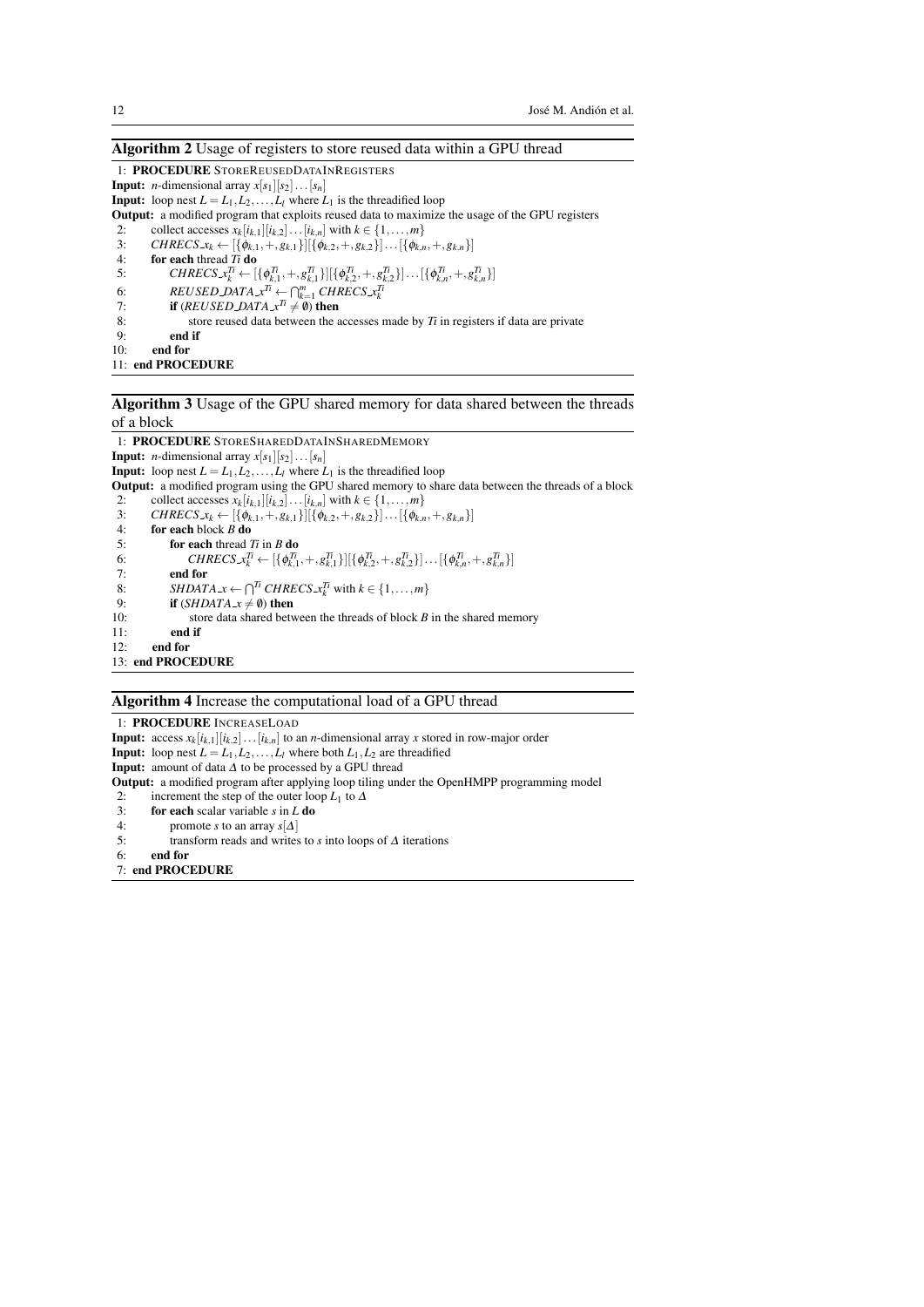<span id="page-12-1"></span>

| <b>GPU</b> Features                             | $conv3d$ -cpu | $conv3d$ -hmpp | $conv3d$ -hmpp | $\sim$<br>$conv3d$ -hmpp | tри<br>sgenm- | sgemm-mkl | ddun <sub>r</sub><br>sgenm- | Juthy<br>sgenm- | $\widetilde{\phantom{m}}$<br>hmpp.<br>sgennn | -daun-<br>sgenm- | cublas-<br>sgemm |
|-------------------------------------------------|---------------|----------------|----------------|--------------------------|---------------|-----------|-----------------------------|-----------------|----------------------------------------------|------------------|------------------|
| Coalescing<br>Registers<br><b>Shared Memory</b> |               |                |                |                          |               |           |                             |                 |                                              |                  |                  |

Table 1: GPU features exploited with each variant of CONV3D and SGEMM.

tracted from compute-intensive scientific applications. First, Sect. [6.1](#page-12-0) presents the study of the three-dimensional discrete convolution (CONV3D). With this case study we cover stencil codes, which are commonly found in computer simulations, image processing and finite element methods. Next, Sect. [6.2](#page-14-0) addresses the simple-precision general matrix multiplication (SGEMM), which is one of the most important linear algebra routines commonly used in engineering, physics or economics.

#### <span id="page-12-0"></span>6.1 Case Study: CONV3D

The three-dimensional discrete convolution operator can be generally written as:

$$
output[i][j][k] = \sum_{n_1,n_2,n_3} coeff[i][j][k] \cdot input[i-n_1][j-n_2][k-n_3]
$$

with *input* being the input 3D-function data, *coef* the filter, and *output* the convoluted data. Consider the implementation shown in Fig. [1a](#page-6-0) (from now on, denoted as variant *conv3d-cpu*). Three nested loops  $for_i$ ,  $for_j$  and  $for_k$  traverse *output* (see lines [4–](#page-6-9)[6\)](#page-6-10). For each element *output*[ $i$ ][ $j$ ][ $k$ ], four elements in each sense of the three directions of the coordinate axis are taken to perform the convolution with the scalar values *coefx*, *coefy* and *coefz*, respectively. Thus, the temporary variable *tempx* (lines [7–](#page-6-2)[13\)](#page-6-5) stores the weighted sum of nine values of *input* along the *x*-axis, *coefx* being the weight. Similarly, temporaries *tempy* and *tempz* are along the *y*-axis and *z*-axis. Finally, these contributions are accumulated in *output*[ $i$ ][ $j$ ][ $k$ ] (lines [28–](#page-6-6)[29\)](#page-6-11).

The corresponding KIR, depicted in Fig. [1b,](#page-6-1) was described in Sect. [4.1.](#page-4-1) Only the regular reduction  $K <sub>28</sub>$  $K <sub>28</sub>$  $K <sub>28</sub>$  determines if CONV3D is parallelizable (note that the remaining parts of the KIR are shaded because they represent privatizable temporaries). As the regular reduction diKernel represents conflict-free loop iterations, it can be converted into a forall parallel loop. On the CPU, it can be parallelized using the OpenMP parallel for directive.

Table [1](#page-12-1) summarizes the GPU features addressed by our locality-aware automatic parallelization technique to generate the same optimal variant as the one written by an expert in GPU programming. The first optimized variant is *conv3d-hmpp1*, which exploits coalescing through loop interchange as follows. A basic OpenHMPP variant could be generated by simply isolating the source code between lines [4](#page-6-9)[–32](#page-6-0) of Fig. [1a.](#page-6-0)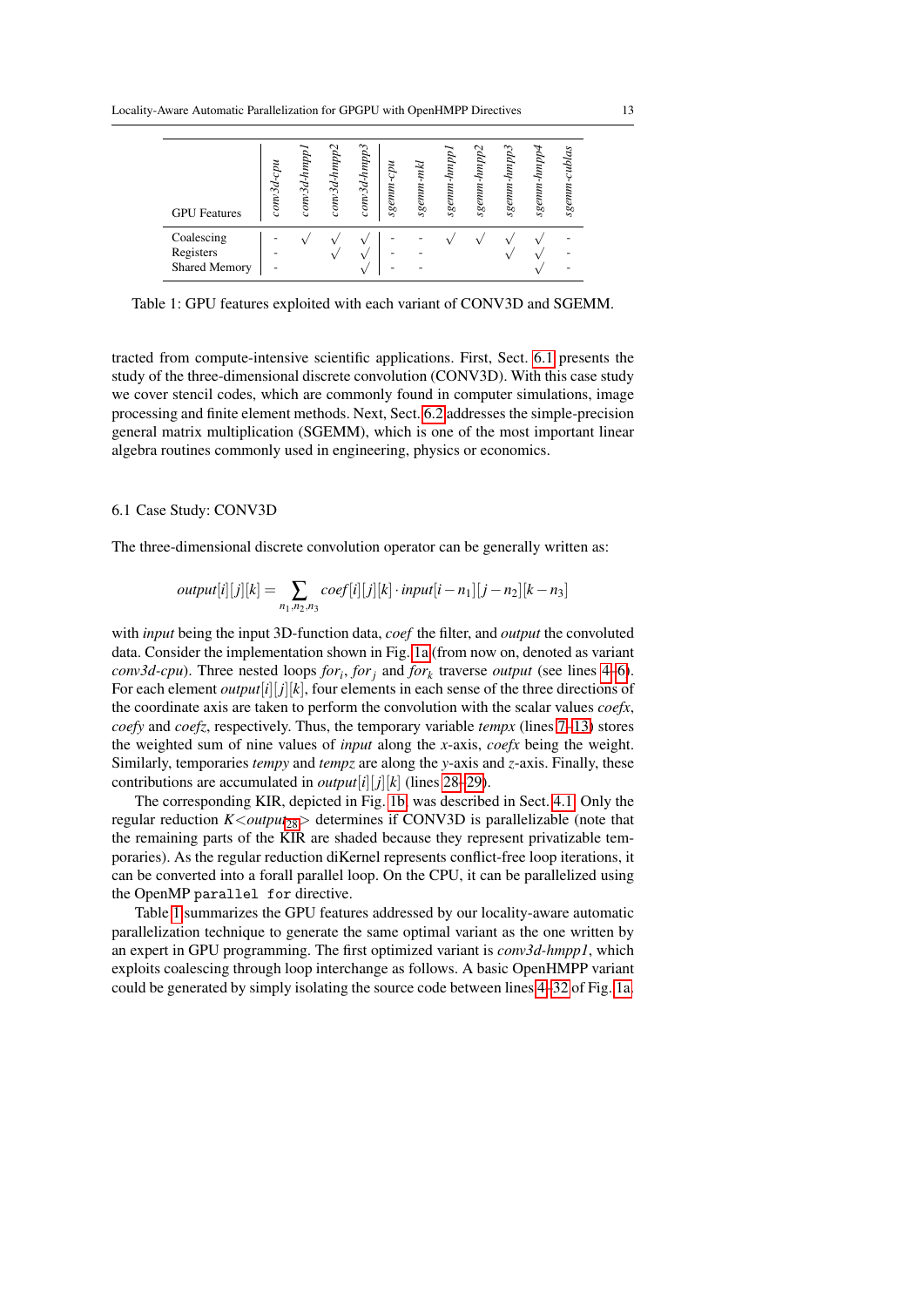However, Alg. [1](#page-8-0) detects that this is not the correct approach due to the non-coalesced accesses. The chrecs associated to the first access to *input* (see line [7](#page-6-2) of Fig[.1a\)](#page-6-0) are:

 $CHREC \_input_1 = [{0, +, 1}]$ [ ${0, +, 1}]$ ][ ${0, +, 1}$ ]

As explained in Sect. [3,](#page-3-0) the default OpenHMPP loop threadification policy creates GPU threads for the two outermost loops (*for*<sub>*i*</sub> and *for*<sub>*j*</sub>). Hence, the instantiated chrecs would be:

*CHREC\_input*<sup>*T0*</sup> = [{0}][{0}][{0, +, 1}], *CHREC\_input*<sup>*T1*</sup> = [{0}][{1}][{0, +, 1}]...

These accesses cannot be coalesced by the memory controller (see lines [7–9](#page-8-0) of Alg. [1\)](#page-8-0). However, if the loop nest is permuted to  $for_j, for_k, for_j$ , the chrecs will be:

*CHREC\_input*<sup>*T0*</sup><sub> $1$ </sub> = [{0, +, 1}][{0}][{0}], *CHREC\_input*<sup>*T1*</sup> = [{0, +, 1}][{0}][{1}]...

Thus,

*CHREC\_RANGE\_input*<sub>1,3</sub> =  $\{0\} \cup \{1\}$ ...

defines a contiguous range satisfying the condition in line [11](#page-8-0) of Alg. [1.](#page-8-0)

The second optimized variant is *conv3d-hmpp2*. Note that each GPU thread along the threadified *forj*,*<sup>k</sup>* executes the entire innermost *for<sup>i</sup>* . Hence, each thread will repeat reads to the array *input* in the *x*-axis in consecutive iterations of *for<sup>i</sup>* (see lines [7–](#page-6-2)[13](#page-6-5) of Fig. [1a\)](#page-6-0). Old values can be stored in local registers reducing the needs of memory bandwidth. Algorithm [2](#page-11-0) detects this situation as follows. For illustrative purposes, the chrecs for the first three accesses to array *input* are (see line [3](#page-11-0) of Alg. [2\)](#page-11-0):

$$
CHREC\_input_1 = [{0, +, 1}] [{0, +, 1}] [{0, +, 1}]
$$
  
\n
$$
CHREC\_input_2 = [{-1, +, 1}] [{0, +, 1}] [{0, +, 1}]
$$
  
\n
$$
CHREC\_input_3 = [{1, +, 1}] [{0, +, 1}] [{0, +, 1}]
$$

For *T0*, the instantiated chrecs are (line [5\)](#page-11-0):

 $CHREC \_input_1^{TO} = [{0, +, 1}]][{0}] [{0}]$  $CHREC$  *input*<sup>*T0*</sup> =  $[\{-1, +, 1\}] [\{0\}] [\{0\}]$  $CHREC$ <sub>-input</sub><sup>T0</sup> $= [\{1, +,1\}] [\{0\}] [\{0\}]$ 

Thus,

$$
\bigcap_{k=1}^{3} CHRECS\_input_k^{TO} = [{1, +, 1}] | \{0\} | \{0\} | \neq \emptyset
$$

and, as *input* is only read, copies of already accessed values can be kept in registers for subsequent uses (lines [6–9\)](#page-11-0).

The variant *conv3d-hmpp3* exploits, in addition, the shared memory. Contiguous threads repeat accesses to some positions in the *y*,*z*-plane of the array *input*. Hence, those values can be stored in the shared memory and be interchanged among the threads of a block. Table [2](#page-14-1) focuses on the chrecs corresponding to the first two threads, *T0* and *T1*, and the accesses performed in lines [21–](#page-6-4)[27](#page-6-12) of Fig. [1a.](#page-6-0) Algorithm [3](#page-11-1) computes the intersections of all the instantiated chrecs (see lines [5–8](#page-11-1) of Alg. [3\)](#page-11-1). As can be observed, the intersection is not empty and some values are stored in the GPU shared memory (lines [9–11\)](#page-11-1). Therefore, the number of accesses to the GPU global memory is reduced significantly.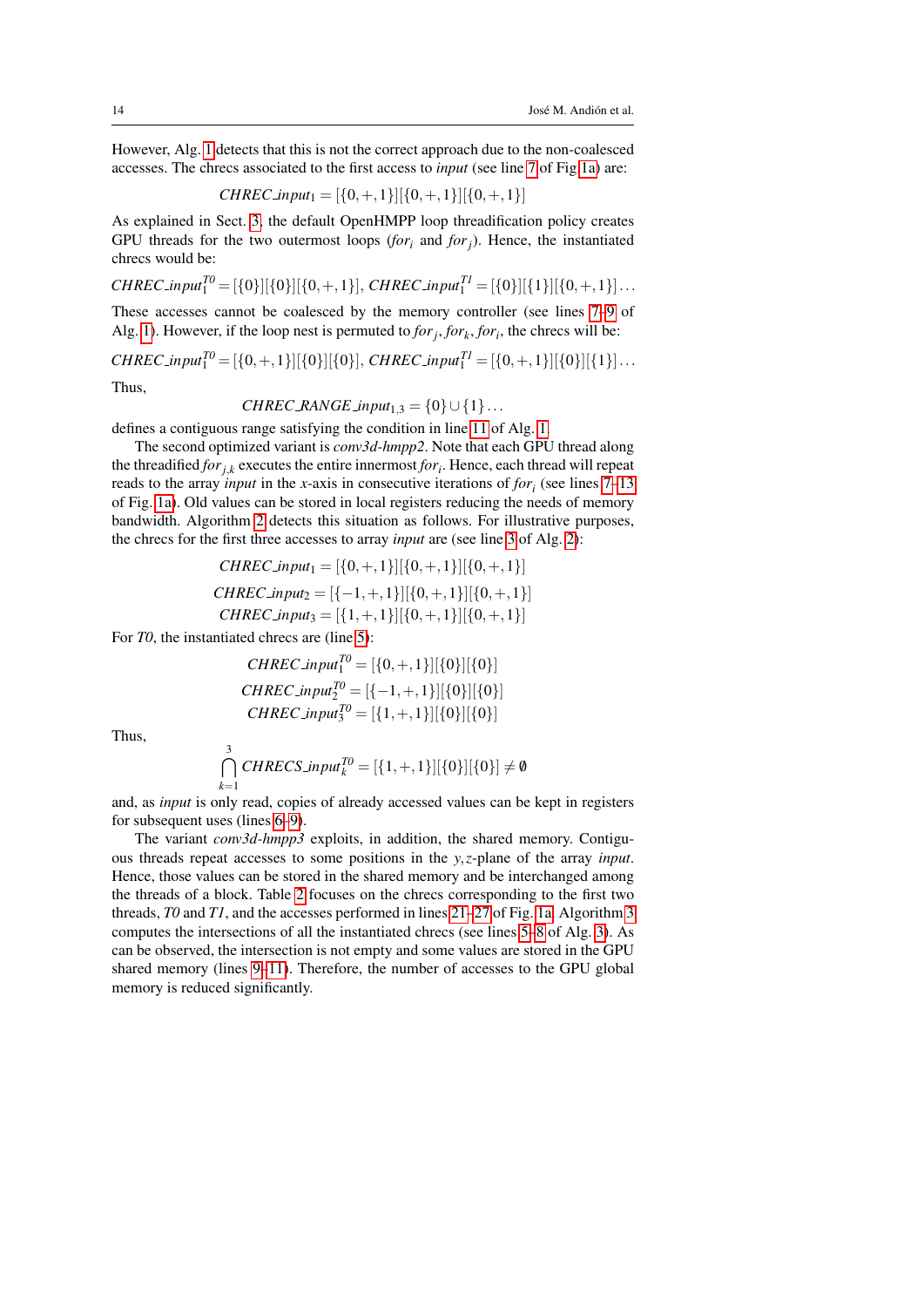<span id="page-14-1"></span>Locality-Aware Automatic Parallelization for GPGPU with OpenHMPP Directives 15

|                                              |               | T0        |              |               | TΙ        |              |
|----------------------------------------------|---------------|-----------|--------------|---------------|-----------|--------------|
|                                              | $1^{st}$ dim  | $2nd$ dim | $3^{rd}$ dim | $1^{st}$ dim  | $2nd$ dim | $3^{rd}$ dim |
| $CHRECS$ <sub>-input<sub>19</sub></sub>      | $\{0, +, 1\}$ | $\{0\}$   | $\{0\}$      | $\{0, +, 1\}$ | ${0}$     | $\{1\}$      |
| $CHRECS$ <sub>-input<sub>20</sub></sub>      | $\{0, +, 1\}$ | {0}       | $\{-1\}$     | $\{0, +, 1\}$ | ${0}$     | $\{0\}$      |
| $CHRECS$ <sub>-input<math>_{21}</math></sub> | $\{0, +, 1\}$ | $\{0\}$   | {1}          | $\{0, +, 1\}$ | ${0}$     | $\{2\}$      |
| $CHRECS$ <sub>-input<sub>22</sub></sub>      | $\{0, +, 1\}$ | {0}       | $-2\}$       | $\{0, +, 1\}$ | $\{0\}$   | $-1$         |
| $CHRECS$ <sub>-input23</sub>                 | $\{0, +, 1\}$ | {0}       | {2}          | $\{0, +, 1\}$ | $\{0\}$   | {3}          |
| $CHRECS$ <sub>-input<sub>24</sub></sub>      | $\{0, +, 1\}$ | $\{0\}$   | $\{-3\}$     | $\{0, +, 1\}$ | $\{0\}$   | $-2\}$       |
| $CHRECS$ <sub>-input<sub>25</sub></sub>      | $\{0, +, 1\}$ | ${0}$     | {3}          | $\{0, +, 1\}$ | $\{0\}$   | {4}          |
| $CHRECS$ <sub>-input<sub>26</sub></sub>      | $\{0, +, 1\}$ | $\{0\}$   | $\{-4\}$     | $\{0, +, 1\}$ | $\{0\}$   | $\{-3\}$     |
| $CHRECS$ <sub>-input27</sub>                 | $\{0, +, 1\}$ | {0}       | {4}          | $\{0, +, 1\}$ | $\{0\}$   | $\{5\}$      |

Table 2: Chrecs for the accesses in lines [21](#page-6-4)[–27](#page-6-12) of Fig. [1a](#page-6-0) (CONV3D).

<span id="page-14-8"></span><span id="page-14-5"></span><span id="page-14-4"></span><span id="page-14-3"></span>

(a) Source code.

<span id="page-14-7"></span>(b) KIR.

<span id="page-14-9"></span><span id="page-14-6"></span><span id="page-14-2"></span>Fig. 3: The simple-precision general matrix multiplication (SGEMM).

#### <span id="page-14-0"></span>6.2 Case Study: SGEMM

The simple-precision general matrix multiplication from the BLAS library [\[7\]](#page-20-7) performs the matrix operation:

$$
C = \alpha \cdot A \times B + \beta \cdot C
$$

where *A*, *B*, *C* are  $m \times k$ ,  $k \times n$  and  $m \times n$  matrices, respectively, and  $\alpha, \beta$  are the scale factors for  $A \times B$  and *C*. Figure [3a](#page-14-2) shows an implementation with two nested loops *for*<sub>*i*</sub> and *for*<sub>*j*</sub> that traverse the matrix *C* row by row (see lines [5](#page-14-3)[–6\)](#page-14-4). Each matrix position  $C[i][j]$  is computed with the dot product between the  $i^{th}$  row of matrix A and the *j th* column of *B*. The dot product is temporarily stored in the scalar variable *prod* (lines [7–](#page-14-5)[10\)](#page-14-6).

The KIR shown in Fig. [3b](#page-14-7) captures the semantics of Fig. [3a](#page-14-2) as follows. Loops *for*<sub>*i*</sub> and *for*<sub>*j*</sub> are perfectly nested, thus a unique execution scope  $ES\_for_{i,j}$  is created. *K*<*prod*[7](#page-14-5)> represents the initialization of the temporary variable *prod* at line [7.](#page-14-5)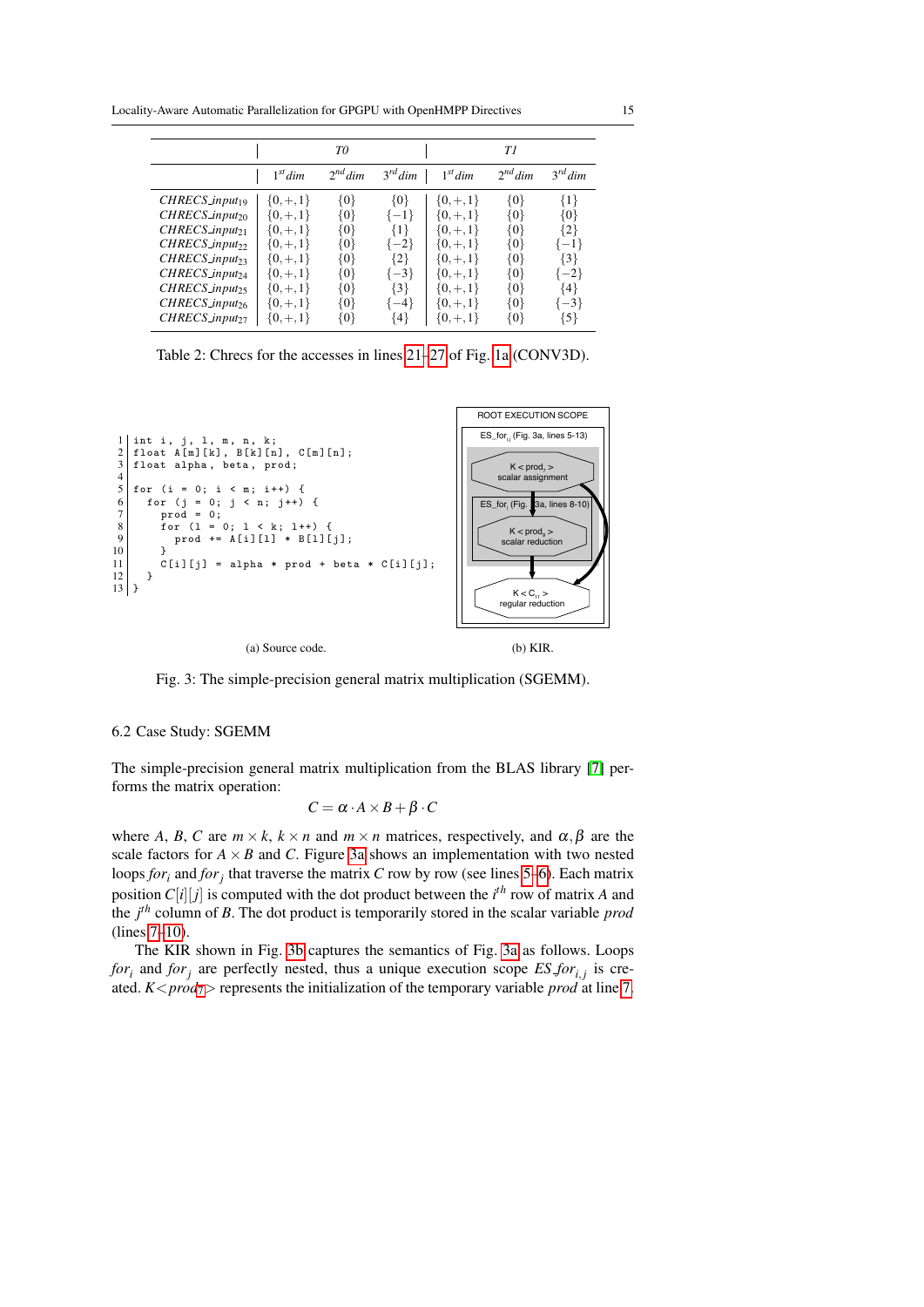<span id="page-15-0"></span>

|                                                                                                                                                                                                                                                                                                | not instantiated | TO - |                                                                                   |                        |
|------------------------------------------------------------------------------------------------------------------------------------------------------------------------------------------------------------------------------------------------------------------------------------------------|------------------|------|-----------------------------------------------------------------------------------|------------------------|
|                                                                                                                                                                                                                                                                                                |                  |      | $1^{st}$ dim $2^{nd}$ dim   $1^{st}$ dim $2^{nd}$ dim   $1^{st}$ dim $2^{nd}$ dim |                        |
| <i>CHRECS</i> $A \mid \{0,+,1\} \mid \{0,+,1\} \mid \{0\}$<br><b>CHRECS B</b> $\begin{bmatrix} \{0,+,1\} & \{0,+,1\} \end{bmatrix}$ $\begin{bmatrix} \{0,+,1\} & \{0\} \end{bmatrix}$ $\begin{bmatrix} \{0,+,1\} & \{1\} \end{bmatrix}$<br><i>CHRECS_C</i>   $\{0,+,1\}$ $\{0,+,1\}$   $\{0\}$ |                  |      | $\{0,+,1\}$ $\{0\}$<br>$\{0\}$   $\{0\}$                                          | $\{0,+,1\}$<br>$\{1\}$ |

Table 3: Chrecs for the accesses to arrays *A*, *B* and *C* in SGEMM.

The computation of the dot product is contained in *for<sup>l</sup>* . Hence, the scalar reduction  $K$   $\leq$  *prod*<sub>[9](#page-14-8)</sub> $>$  is attached to *ES for*<sub>*l*</sub></sub>. Finally,  $K$   $\lt$  *C*<sub>[11](#page-14-9)</sub> $>$  is a regular reduction that updates the previous value stored in  $C[i][j]$ . As *prod* is a privatizable scalar variable, the parts of the KIR referring to its computations are shaded to be omitted in the discovery of parallelism. Thus, only  $K < C_{11}$  $K < C_{11}$  $K < C_{11}$  needs to be considered to decide if the source code is parallelizable. As mentioned in Sect. [4.1,](#page-4-1) a regular reduction diKernel represents conflict-free loop iterations and it is therefore parallelizable.

From the point of view of the locality, the challenge of SGEMM is to handle the tradeoff between opposite array traversals efficiently: row-major for *C* and *A*, and column-major for *B*. On the CPU, the general solution is to apply loop tiling: matrices are computed in small tiles to keep data in the cache memory. This approach can be also applied on the GPU using the shared memory as cache and being aware of coalescing.

The first variant of SGEMM is the sequential code shown in Fig. [3a](#page-14-2) (*sgemm-cpu*). In addition, we have selected the cblas sgemm function of the non-clustered, threaded part of the Intel MKL library [\[15\]](#page-20-8) to build the *sgemm-mkl* variant.

The first OpenHMPP variant is *sgemm-hmpp1*. It is trivially built by offloading to the GPU the same code as *sgemm-cpu*. Table [3](#page-15-0) shows the chrecs for this variant, which are analyzed by Alg. [1](#page-8-0) as follows. Regarding *A*, all the threads of a warp have the same chrecs and thus access the same memory position (see line [14](#page-8-0) of Alg. [1\)](#page-8-0). Regarding *B*, coalescing is maximized because the chrecs of the first dimension are the same while the chrecs of the second one define a contiguous range (lines [10–12\)](#page-8-0). Finally, the same situation holds for *C* and thus accesses are coalesced.

The second OpenHMPP variant is *sgemm-hmpp2*. Algorithm [4](#page-11-2) transforms the source code of Fig. [3a](#page-14-2) as follows. The scalar variable *prod* is promoted to an array  $prod[\Delta]$ , and thus a new loop *for*<sub>*t*</sub> is created to enclose all its definitions and uses (see lines [3–6](#page-11-2) of Alg. [4\)](#page-11-2). The step of the outer  $for_i$  is incremented by  $\Delta$ , and uses of the loop index *i* inside *for*<sub>t</sub> are replaced by  $i + t$ .

The third OpenHMPP variant is *sgemm-hmpp3*. For the reasons mentioned in the last paragraph of Sect. [5.2,](#page-10-1) our technique first performs loop fission in the new *for<sub>t</sub>* giving place to *for<sub>t1</sub>* (*prod* initialization), *for<sub>t2</sub>* (dot product between the row of *A* and the column of *B*), and  $for_{t3}$  (computation with the old value of *C*). Next, fullunroll directives are inserted in  $for_{t1}$  and  $for_{t3}$ . In order to fully unroll  $for_{t2}$ , it is first interchanged with *for*<sub>*l*</sub>. This way, the GPU compiler is able to store  $prod[\Delta]$ in registers.

The fourth OpenHMPP variant is *sgemm-hmpp4*. Algorithm [2](#page-11-0) presented a method to store reused data in registers. In this case, as the number of registers is finite and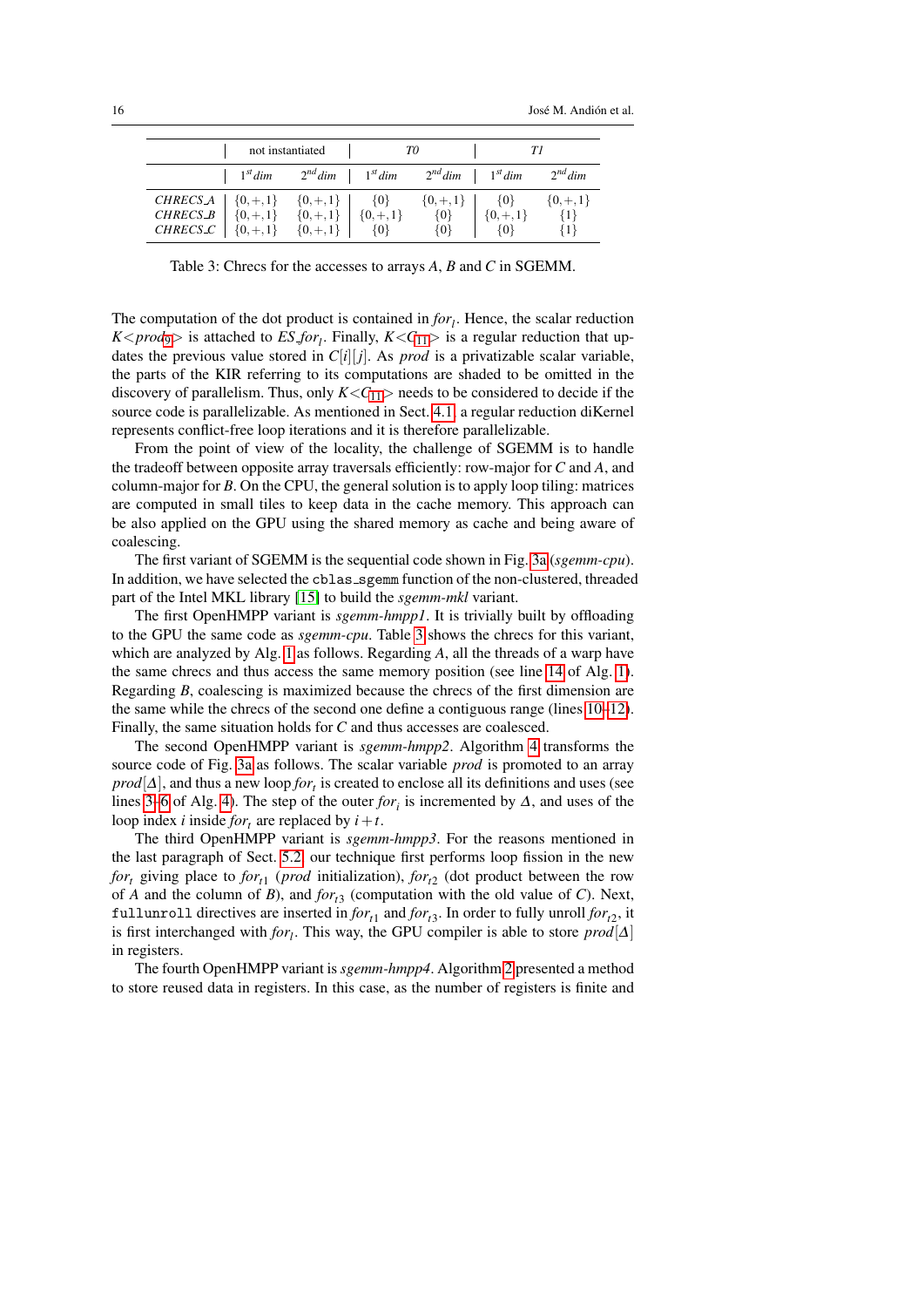the previous transformation in *sgemm-hmpp3* increased register pressure, we have used the shared memory to store slices of *B*.

Finally, the last variant is *sgemm-cublas*, the implementation provided by the NVIDIA CUBLAS library [\[24\]](#page-21-16). CUBLAS has been designed assuming a column-major order, thus a transformation is needed before and after calling the library.

### <span id="page-16-0"></span>7 Performance Evaluation

Two NVIDIA-based heterogeneous systems were used to carry out our experiments. The first one is nova, the CAPS Compute Lab, based on Tesla S1070 (compute capability 1.3 —Tesla architecture—). The GPU contains 30 multiprocessors with 8 cores each, for a total of 240 CUDA cores at 1.30 GHz. The total amount of global memory is 4 GB at 800 MHz. Each block (of up to 512 threads) can access 16 KB of shared memory and 16384 registers. The accelerator is connected to a host system consisting of 2 Intel Xeon X5560 quad-core processors at 2.80 GHz and 12 GB of memory.

The second system is pluton, the cluster of the Computer Architecture Group at the University of A Coruña, based on Tesla S2050 (compute capability 2.0 —Fermi architecture—). The GPU contains 14 multiprocessors with 32 cores each, for a total of 448 CUDA cores at 1.15 GHz. The total amount of global memory is 3 GB at 1546 MHz with ECC disabled. Each block (of up to 1024 threads) can access 48 KB of shared memory, 16 KB of L1 cache and 32768 registers. The amount of L2 cache is 768 KB. The accelerator is connected to a host system consisting of 2 Intel Xeon X5650 six-core processors at 2.66 GHz and 12 GB of memory.

#### 7.1 Performance Evaluation of CONV3D

We have run the 216 experiments corresponding to all matrix sizes for *sizex*, *sizey* and *sizez* values in 128, 256, 384, 512, 640 and 768. In each experiment, we have measured GFLOPS for all CONV3D variants. As can be viewed in Table [4,](#page-18-0) our experiments revealed that the obtained GFLOPS did not show a significant variation with the dimensions of the tested matrices. This is due to the fact that the limiting factor in the performance of this test case is the memory access bandwidth. For all tested sizes, even the smallest ones, more than a 50 % GPU occupancy is achieved (which is a good value for this sort of codes [\[35\]](#page-21-17)).

Figure [4](#page-18-1) depicts the performance evaluation of the CPU and the GPU-accelerated variants on our experimental platforms. The offloading of the computations on the GPU, with a loop interchange (*conv3d-hmpp1*), gets a speedup of 5.43x on nova and 15.27x on pluton. Note the big step in performance improvement between *conv3d-hmpp2* and *conv3d-hmpp3* due to the use of the shared memory: 3.35x on nova and 1.62x on pluton. The improvement is less impressive on pluton because of the cache memories present in the Fermi cards that partially cover the functionality exploited by our locality-aware automatic technique.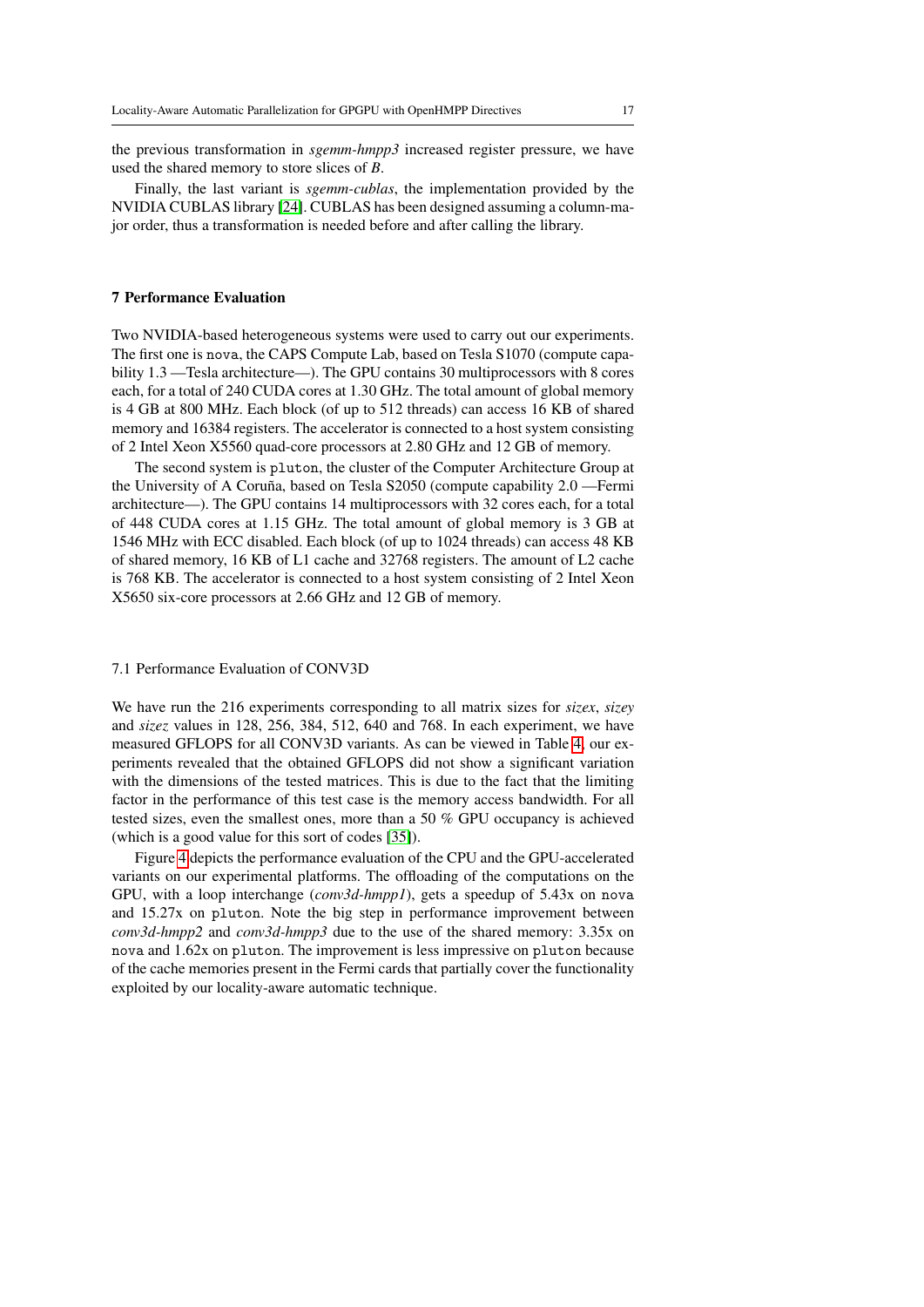## 7.2 Performance Evaluation of SGEMM

We have run the 6859 experiments corresponding to all matrix sizes for *m*, *n*, and *k* values in 128, 256, 384, 512, 640, 768, 896, 1024, 1152, 1280, 1408, 1536, 1664, 1792, 1920, 2048, 4096, 6144 and 8192. In each experiment, we have measured GFLOPS for all SGEMM variants.

Table [5](#page-18-2) and Fig. [5](#page-18-3) present the performance evaluation of the CPU and the GPU-accelerated variants. On average, *sgemm-mkl* is better than *sgemm-hmpp1*: 5.26x on nova and 1.96x on pluton. However, for most of the combinations of  $m, n, k < 2048$ , *sgemm-hmpp1* is better than *sgemm-mkl* (up to 31.50x for  $m = 256$ ,  $n = 128$  and  $k = 512$  on pluton). Hence, in contrast to CONV3D, the performance of SGEMM varies significantly for different matrix sizes (as can be observed in the minimum, average and maximum columns of Table [5\)](#page-18-2) and the simple use of the GPU does not always improve the best CPU variant. For the majority of the tested sizes, *sgemm-hmpp2* slightly improves *sgemm-hmpp1* on nova, but not on pluton. This is due to the fact that accesses to  $prod[\Delta]$  in *sgemm-hmpp2* read and write from the GPU memory and not from the registers. The performance improvement of *sgemm-hmpp3* with respect to *sgemm-hmpp1* is bigger (1.79x on nova and 2.03x on pluton) because the transformation allows the GPU compiler to store *prod*[∆] in registers. However, the biggest improvement factor is the usage of the shared memory, as can be observed in the *sgemm-hmpp4* results.

The best variant on nova for the majority of cases is *sgemm-cublas*. However, it is only 10 % better than *sgemm-hmpp4* on average. In fact, *sgemm-hmpp4* is the best for  $k < 1024$ , and *sgemm-mkl* is the best for  $m, n = 128$  with  $512 \le k \le 1792$ . Regarding average performance on pluton, *sgemm-cublas* is clearly the best, being 36 % faster than *sgemm-hmpp4*. Variant *sgemm-cublas* is only bested by *sgemm-hmpp4* for  $m, n \in \{128, 256\}$ , and by *sgemm-mkl* for  $m, n = 128$  with  $k > 1152$ . Nevertheless, we have demonstrated that a variant automatically generated by applying basic loop transformations to the original sequential code is competitive with the highly optimized NVIDIA's CUBLAS implementation.

### <span id="page-17-0"></span>8 Related Work

In this paper, we have introduced a new technique to tune the performance of automatically generated GPU parallel code exploiting locality through standard loop transformations. This technique has been successfully applied to two representative case studies, namely CONV3D and SGEMM. There exist in the literature previous works about the optimization of the execution on the GPU of these case studies (for instance, [\[10\]](#page-20-9) and [\[38\]](#page-21-18) for CONV3D, [\[18\]](#page-21-19) for SGEMM) that are based on templates or domain-specific languages. In contrast, our approach is devoted to be general.

Similar efforts to automatically generate code for GPUs from a sequential program are being developed. Parallware for OpenACC [\[3\]](#page-20-10), in alpha state, also employs technology based on diKernels. However, unlike our approach, it does not support locality exploitation.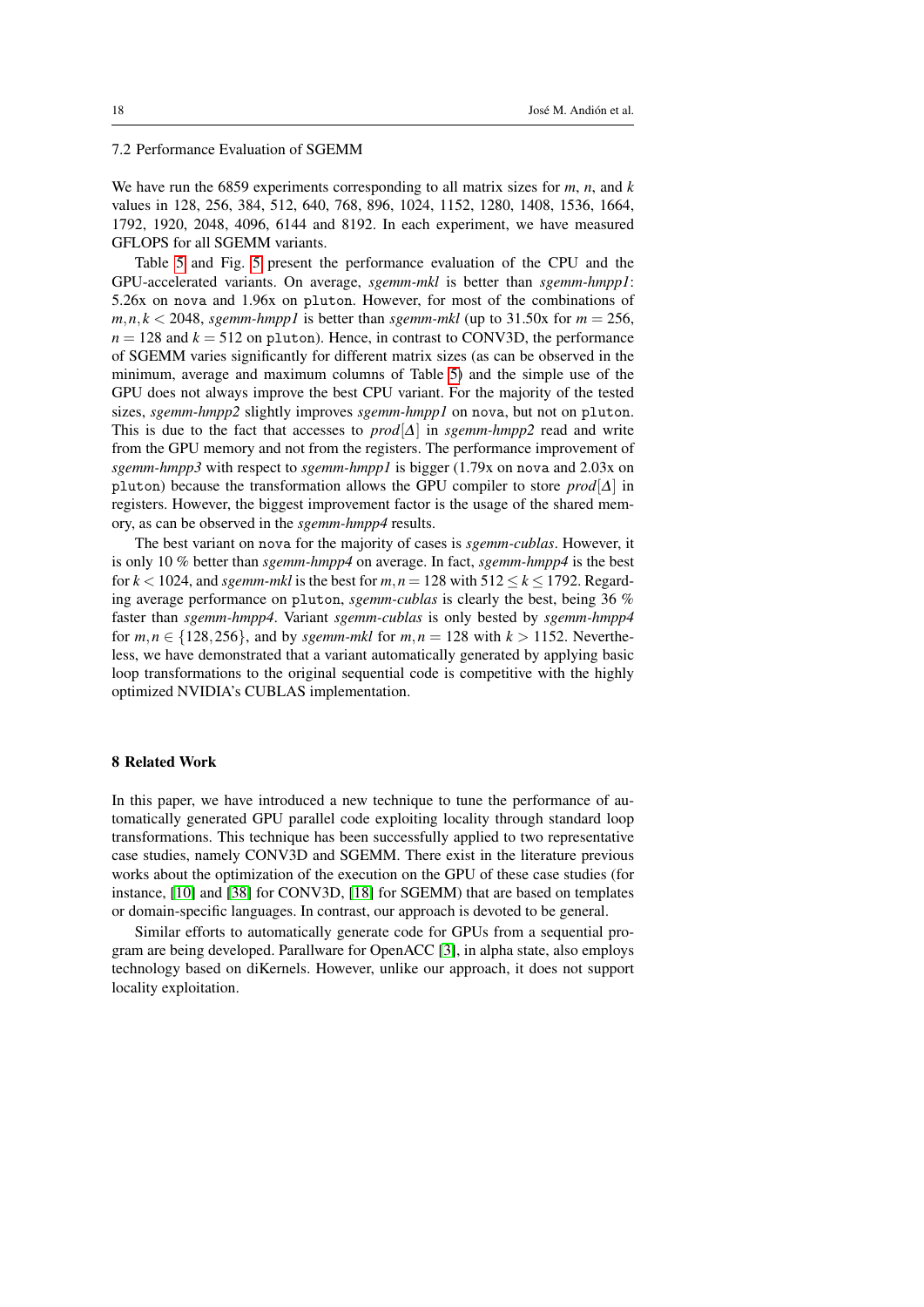<span id="page-18-0"></span>

| <b>GFLOPS</b>  | min   | nova<br>avg | max   | min   | pluton<br>avg | max    |
|----------------|-------|-------------|-------|-------|---------------|--------|
| conv3d-cpu     | 1.42  | 2.54        | 2.72  |       |               |        |
| $conv3d-hmpp1$ | 13.42 | 13.78       | 14.03 | 31.40 | 38.74         | 46.95  |
| $conv3d-hmpp2$ | 18.76 | 19.80       | 20.28 | 51.08 | 67.47         | 78.79  |
| $conv3d-hmpp3$ | 41.50 | 66.32       | 70.60 | 97.02 | 109.48        | 118.75 |

Table 4: Minimum, average and maximum GFLOPS of CONV3D variants.

<span id="page-18-1"></span>

Fig. 4: Average GFLOPS of CONV3D variants.

<span id="page-18-2"></span>

| <b>GFLOPS</b> |       | nova   |        |       | pluton |        |
|---------------|-------|--------|--------|-------|--------|--------|
|               | mnn   | avg    | max    | min   | avg    | max    |
| sgemm-cpu     | 0.13  | 0.51   | 1.40   |       |        |        |
| sgemm-mkl     | 1.43  | 114.99 | 183.70 |       | -      |        |
| sgemm-hmpp1   | 8.10  | 21.85  | 27.41  | 15.41 | 58.77  | 79.22  |
| sgemm-hmpp2   | 3.33  | 21.80  | 27.69  | 3.72  | 51.57  | 78.83  |
| sgemm-hmpp3   | 6.93  | 39.19  | 64.81  | 12.04 | 119.56 | 134.74 |
| sgemm-hmpp4   | 7.12  | 295.45 | 354.46 | 9.20  | 357.38 | 420.63 |
| sgemm-cublas  | 71.30 | 325.91 | 370.12 | 38.78 | 486.41 | 650.16 |

Table 5: Minimum, average and maximum GFLOPS of SGEMM variants.

<span id="page-18-3"></span>

Fig. 5: Average GFLOPS of SGEMM variants.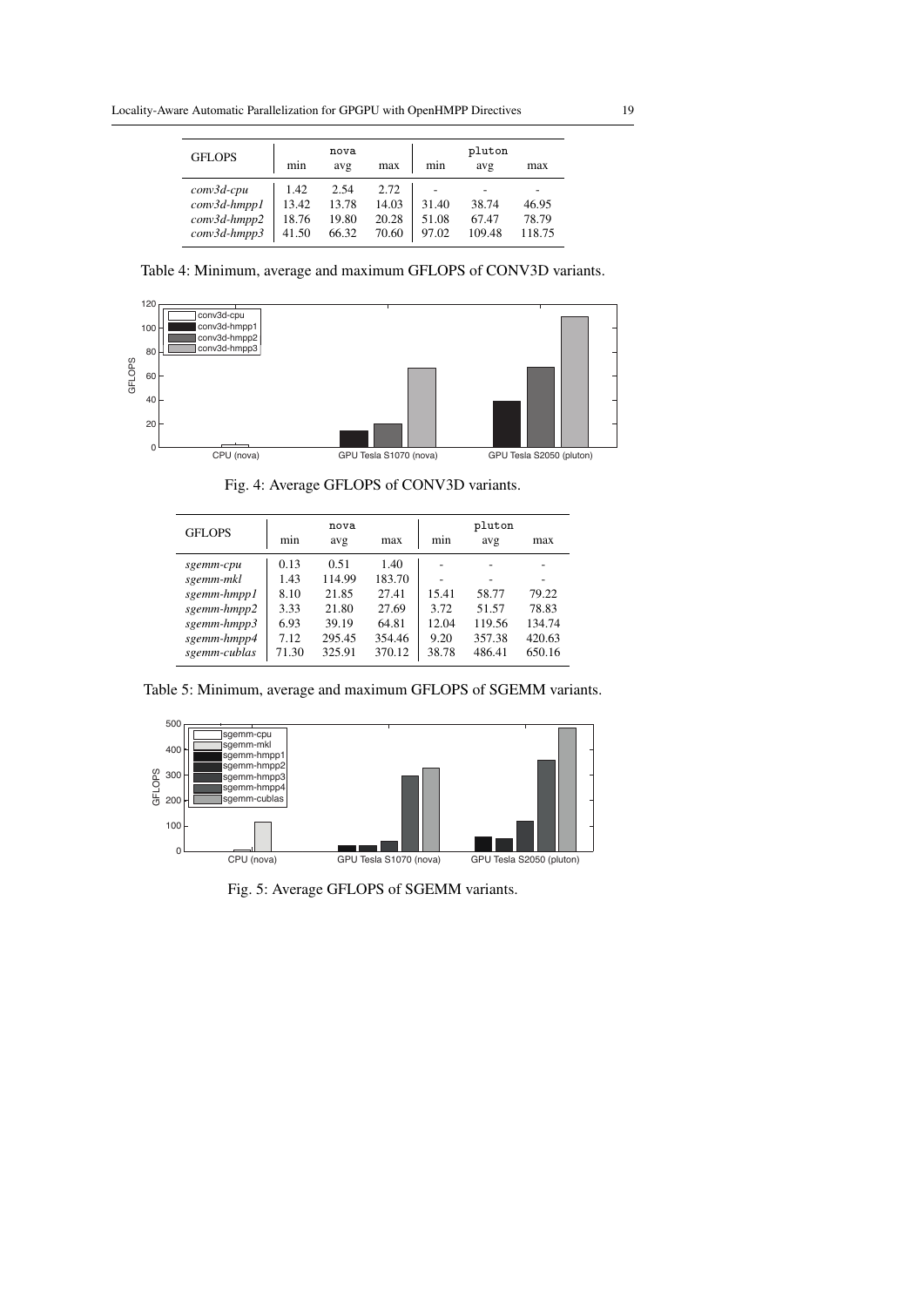There also exist other active approaches based on the polyhedral model. C-to-CUDA [\[6\]](#page-20-11), based on PLUTO [\[9\]](#page-20-12), looks for a region as large as possible and transforms memory accesses to be coalesced (using the shared memory if it is not possible). The shared memory is also employed to store the arrays that are reused in the same thread, but the reuse of data between the threads of a block is not considered.

PPCG [\[33\]](#page-21-20) also searches for the largest possible region of code and the parallelization strategy evolved from PLUTO. It applies an elaborated policy for the use of the memory hierarchy grouping array references to copy parts of the global memory. Reused data are placed in registers. If there is any reuse or the original accesses were not coalesced, then it places the data in the shared memory.

Par4All [\[14\]](#page-20-13) uses abstract interpretation for array regions, which also involves polyhedra. It treats each loop nest independently, generating a CUDA kernel for each one. Par4All does not consider the exploitation of reuse in the registers or the shared memory: all accesses are performed directly on the global memory. However, it performs powerful inter-procedural analysis on the input code.

Jablin et al. [\[16,](#page-21-21) [17\]](#page-21-22) propose a framework that automatically generates pipeline parallelizations and provides software-only shared memory. The memory allocation system ensures that addresses of equivalent allocation units on the CPU and GPU are equal, relieving the runtime library of the burden of translation and communication optimization. The compiler inserts appropriate calls into the original program. The pipeline parallelization technique exploits the fact that GPUs have abundant parallel computing resources but communication between them can be very expensive. If the loaded values were constant, each of the threads could execute the load redundantly, reducing communication overhead at the expense of computational efficiency.

In summary, most approaches partially exploit the GPU memory hierarchy and generate low-level, difficult to understand, CUDA code. In contrast, our proposal based on OpenHMPP directives provides understandable and portable code easing the interaction between programmers and application-domain experts. Additionally, with the inclusion of auto-tuning techniques [\[12\]](#page-20-14), OpenHMPP has demonstrated to be able to obtain even better performance than hand-coded CUDA/OpenCL codes.

### <span id="page-19-0"></span>9 Conclusions and Future Work

This paper has introduced a new KIR-based locality-aware automatic parallelization technique that targets GPU-based heterogeneous systems. Our proposal is devoted to exploit locality in the complex GPU memory hierarchy in order to generate efficient code. It takes into account the most impacting GPU programming features: loop threadification, thread grouping, coalesced access to global memory, and maximum usage of registers and shared memory. We have successfully applied this technique to two representative case studies extracted from compute-intensive scientific applications (namely, CONV3D, the three-dimensional convolution, and SGEMM, the simple-precision general matrix multiplication). We have modeled the accesses to *n*-dimensional arrays with chains of recurrences. This algebraic formalism allowed us to analyze the interactions between the memory accesses performed by the GPU threads in a loop nest. The usage of OpenHMPP directives enabled a great under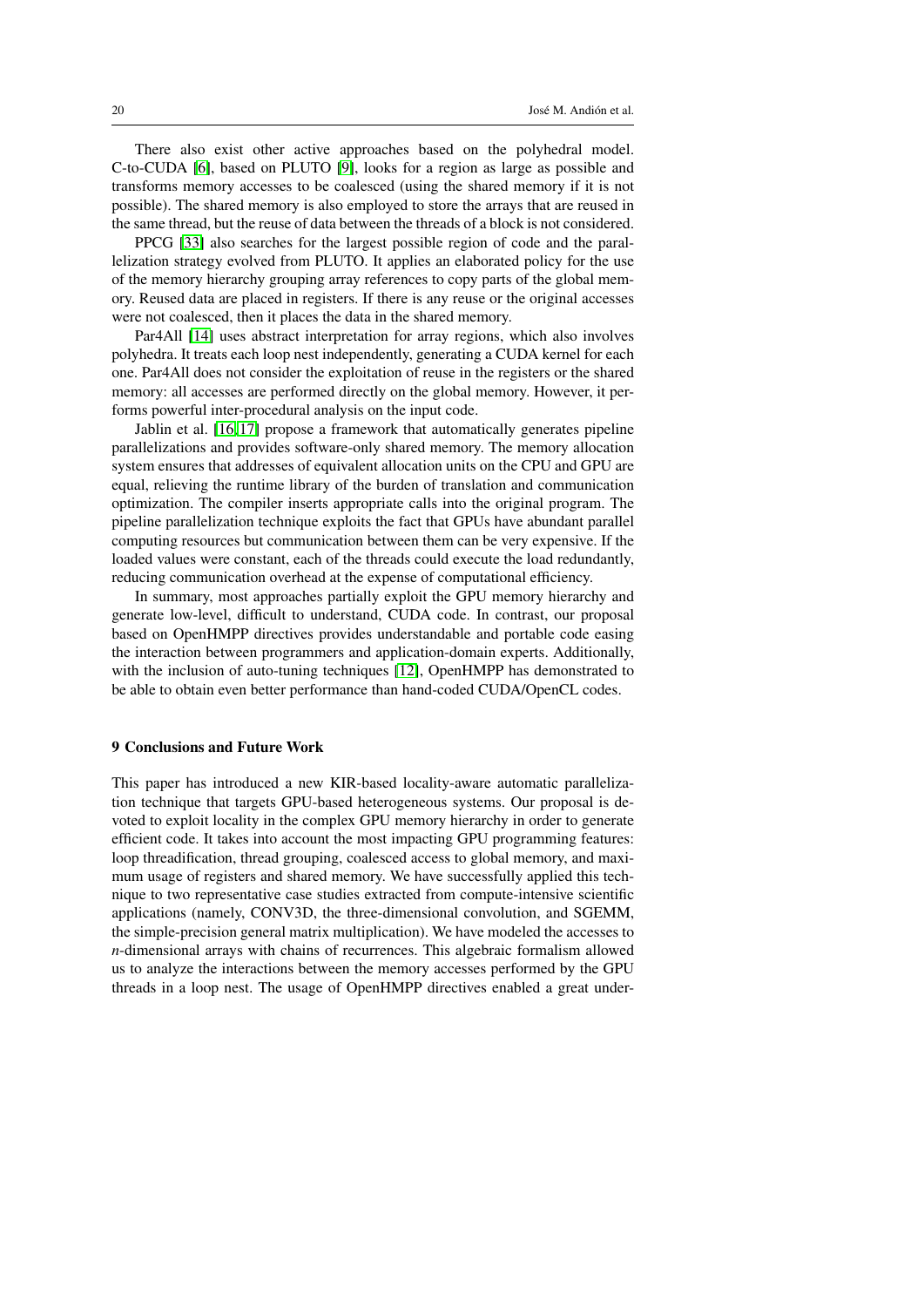standability and portability of the generated GPU code. The performance evaluation on NVIDIA GPUs (with two different core architectures) has corroborated the effectiveness of our approach.

As future work, we will design and implement a new automatic partitioning algorithm of the KIR to handle the interactions between computations in full-scale applications. Auto-tuning approaches will be incorporated to select the variant with best performance on a given hardware architecture. We will also test our proposals with a larger benchmark suite and on other manycore accelerators.

Acknowledgements This research was supported by the Ministry of Economy and Competitiveness of Spain and FEDER Funds of the European Union (Projects TIN2010-16735 and TIN2013-42148-P), by the Galician Government under the Consolidation Program of Competitive Reference Groups (Reference GRC2013-055), and by the FPU Program of the Ministry of Education of Spain (Reference AP2008- 01012). We want to acknowledge the staff of CAPS Entreprise for their support to do this work, as well as Roberto R. Expósito for his help to configure the cluster pluton to carry out our experiments. Finally we want to thank the anonymous reviewers for their suggestions, which helped improve the paper.

#### References

- <span id="page-20-1"></span>1. Andión, J.M., Arenaz, M., Rodríguez, G., Touriño, J.: A Novel Compiler Support for Automatic Parallelization on Multicore Systems. Parallel Comput. 39(9), 442–460 (2013)
- <span id="page-20-4"></span>2. Andrade, D., Arenaz, M., Fraguela, B.B., Touriño, J., Doallo, R.: Automated and Accurate Cache Behavior Analysis for Codes with Irregular Access Patterns. Concurr. Comput.: Pract. Exper. 19(18), 2407–2423 (2007)
- <span id="page-20-10"></span>3. Appentra Solutions: Parallware for OpenACC.<http://www.appentra.com/products/parallware/> (Accessed 31 January 2015)
- <span id="page-20-6"></span>4. Arenaz, M., Touriño, J., Doallo, R.: Compiler Support for Parallel Code Generation Through Kernel Recognition. In: Proc. of the 18th International Parallel and Distributed Processing Symposium (IPDPS), Santa Fe, NM, USA, p. 79b. IEEE (2004)
- <span id="page-20-3"></span>5. Arenaz, M., Touriño, J., Doallo, R.: XARK: An Extensible Framework for Automatic Recognition of Computational Kernels. ACM Trans. Program. Lang. Syst. 30(6), 32:1–32:56 (2008)
- <span id="page-20-11"></span>6. Baskaran, M.M., Ramanujam, J., Sadayappan, P.: Automatic C-to-CUDA Code Generation for Affine Programs. In: Proc. of the 19th International Conference on Compiler Construction (CC), Paphos, Cyprus, *LNCS*, vol. 6011, pp. 244–263. Springer (2010)
- <span id="page-20-7"></span>7. BLAS: Basic Linear Algebra Subprograms.<http://www.netlib.org/blas/> (Accessed 31 January 2015)
- <span id="page-20-2"></span>8. Bodin, F., Bihan, S.: Heterogeneous Multicore Parallel Programming for Graphics Processing Units. Scientific Programming 17(4), 325–336 (2009)
- <span id="page-20-12"></span>9. Bondhugula, U., Hartono, A., Ramanujam, J., Sadayappan, P.: A Practical Automatic Polyhedral Parallelizer and Locality Optimizer. In: Proc. of the 29th Conference on Programming Language Design and Implementation (PLDI), Tucson, AZ, USA, pp. 101–113. ACM (2008)
- <span id="page-20-9"></span>10. Christen, M., Schenk, O., Burkhart, H.: Automatic Code Generation and Tuning for Stencil Kernels on Modern Shared Memory Architectures. Computer Science - R&D 26(3-4), 205–210 (2011)
- <span id="page-20-5"></span>11. Eigenmann, R., Hoeflinger, J., Li, Z., Padua, D.A.: Experience in the Automatic Parallelization of Four Perfect-Benchmark Programs. In: Proc. of the 4th International Workshop on Languages and Compilers for Parallel Computing (LCPC), Santa Clara, CA, USA, *LNCS*, vol. 589, pp. 65–83. Springer (1992)
- <span id="page-20-14"></span>12. Grauer-Gray, S., Xu, L., Searles, R., Ayalasomayajula, S., Cavazos, J.: Auto-Tuning a High-Level Language Targeted to GPU Codes. In: Proc. of Innovative Parallel Computing (InPar), San Jose, CA, USA, pp. 1–10. IEEE (2012)
- <span id="page-20-0"></span>13. Han, T.D., Abdelrahman, T.S.: hiCUDA: High-Level GPGPU Programming. IEEE Trans. Parallel Distrib. Syst. 22(1), 78–90 (2011)
- <span id="page-20-13"></span>14. HPC Project: Par4All.<http://www.par4all.org/> (Accessed 31 January 2015)
- <span id="page-20-8"></span>15. Intel Corporation: Intel Math Kernel Library.<http://software.intel.com/intel-mkl/> (Accessed 31 January 2015)